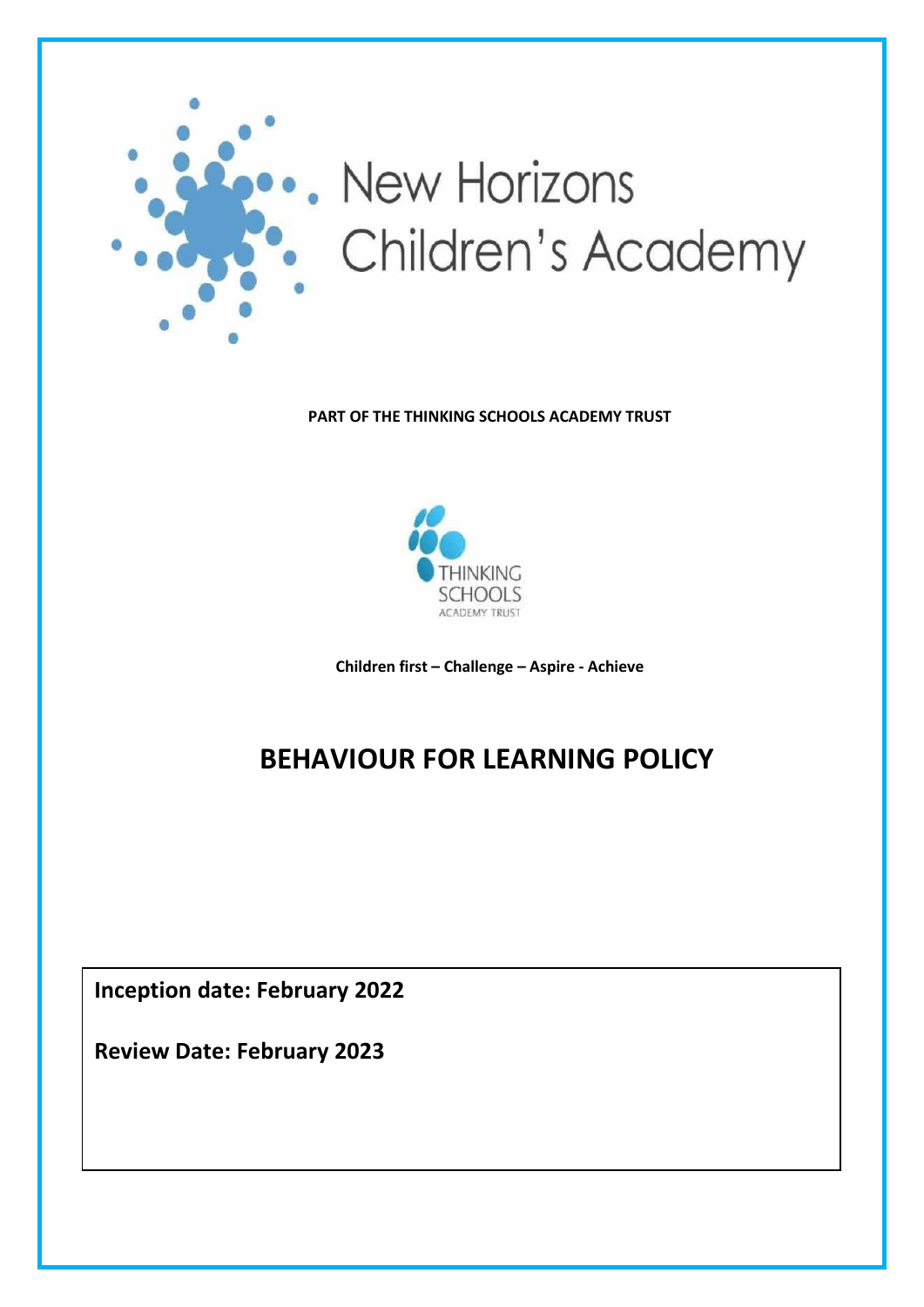# **NEW HORIZONS CHILDREN'S ACADEMY Behaviour for Learning Policy**

At New Horizons Children's Academy we aim to promote mutual respect and co-operation between all members of the school and seek a calm, working atmosphere so that children feel emotionally safe, can concentrate, and can maximise time spent learning and achieving. Consistent implementation of this policy is a key element of our strategy to raise achievement both academically and also in terms of personal attitudes and development. This policy applies to all the adults who work at New Horizons Children's Academy – we are all responsible for all children's behaviour all of the time. Promoting good behaviour is a constant and corporate responsibility, achievable through teamwork and consistent and persistent application of this policy.

# **Principles**

A good ethos, good relationships and good teaching are the key to good behaviour for the majority of children.

# **Child First**

- $\circ$  The behaviour should always be separated from the child I like you but I do not like your behaviour because …. – Children need constant reminders of the consequences of their behaviours (if you do this then that will happen); that they control their bodies and mouths and are responsible for their actions (no one else), and that they have choices about how they behave or respond to a situation – 'do the right thing, walk away from trouble'.
- $\circ$  Children should be given the opportunity to explain their behaviour, to ensure that both the adults investigating an incident and the children involved have a clear understanding of what happened. This will allow both parties to hold a constructive dialogue so that the child feels involved and informed in the behaviour management process. This is recorded on 'A Record of my Behaviour using a Multi-flow Map' (see Appendix A).
- Some children have muddled perceptions of other's intentions and events they need help with unpicking these and making more objective interpretations e.g. being bumped into may be an accident, not a deliberate attack. Some children have difficulties with empathy and need help understanding how the other child feels.
- $\circ$  Children should always be given a fresh start once they have completed the relevant consequence.
- $\circ$  Children who find it very difficult to comply with our rules, despite good behaviour management by adults, or require frequent time out or other sanctions should be referred to the Inclusion Team (see Appendix B) for more intensive support and particular intervention programmes. Meanwhile, we still apply our normal rewards and sanctions.
- $\circ$  Pupils who find it difficult to make the right choices in terms of their behaviour are seen as an opportunity for success by all staff. Staff take the time to get to know these pupils, developing positive relationships, understanding their difficulties, developing ways to overcome them and building in time for pupils to focus on what they can do well.

# **Staff**

- o All adults should make an effort to get to know and respect the children as individuals who may be at different points in their development of maturity and emotional intelligence, with very different experiences of life.
- $\circ$  All adults should be aware that they are role models and should model good relationships and ways of interacting with others.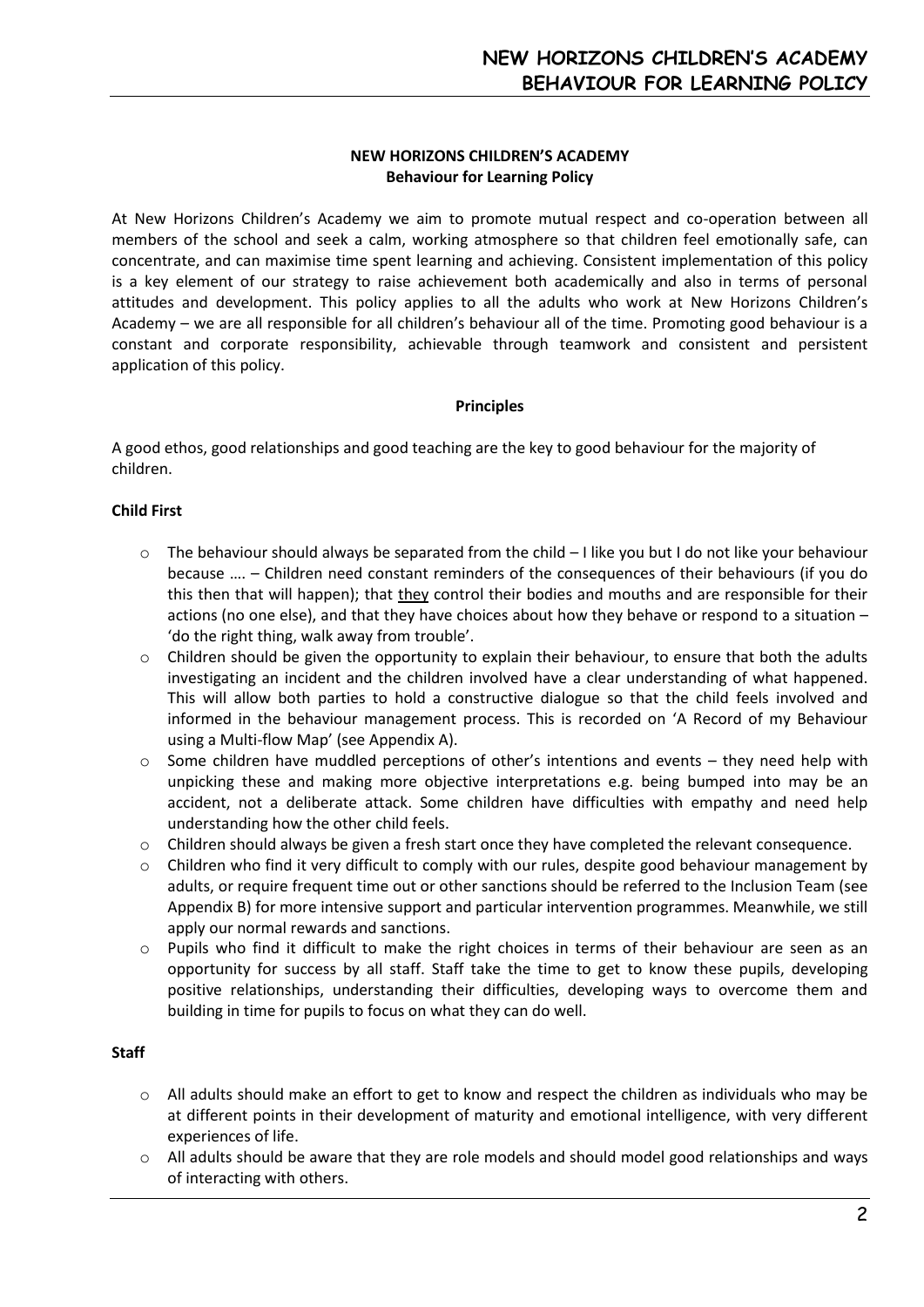- o All staff should build positive behaviour management strategies into their teaching and support so they are a natural part of their approach, preventing and pre-empting possible difficulties.
- $\circ$  Team work all members of staff work together to secure good behaviour every member of staff is responsible for every child's behaviour.
- $\circ$  Behaviour management is continually reviewed by staff at all levels (rather than only reactively) teacher meetings, TA meetings, inclusion meetings, SLT meetings, governor meetings.

#### **Maximising Positive Behaviour**

- $\circ$  The emphasis should always be on 'promoting/rewarding positive behaviour' in order to raise pupils' self-esteem and their personal expectations - rewards and praise should always outweigh consequences with the aim of children reaching the point where they control their own behaviour, seeking intrinsic rewards such as pride in their work, the pleasure of playing well in a match, the joy of helping someone else. **We maximise positive behaviour rather than minimising poor behaviour.**
- o Pupils showing desired behaviours are highlighted as good examples and role models to show others what is expected.
- $\circ$  If children are 'attention seeking', we need to ensure we give positive attention for what we want and minimise negative attention - reinforcing the behaviour we expect from the child.

#### **Teaching Good Behaviour**

- $\circ$  We need to teach children good behaviour, explaining and showing them what we want, praising them for doing it – not assuming they know already.
- o Assemblies and PSHE lessons should be used constructively to illustrate the traits and behaviours we wish to promote, such as kindness and consideration, as an important part of moral education.

#### **Boundaries**

 $\circ$  Children need clear boundaries that are fairly (objectively) and consistently applied – they need to know that a good behaviour will lead to praise and approval while an inappropriate behaviour will lead to a certain sanction.

#### **Consequences**

- $\circ$  Consequences need to be kept in proportion to the chosen action and misbehaviour and applied consistently in line with our levelled approach, involving the pupil in identifying where their behaviour lies in the system.
- o We should avoid punishing whole groups for individual misdemeanours, equally we should avoid publicly humiliating individuals although we may refer to their behaviours anonymously e.g. in assemblies, to make a general point or reminder about what is acceptable and expected, and what is not.

#### **Routines**

- o Routines are communicated and practiced until they become automatic.
- o Taught routines will eventually become habits. Only by consistently practicing and expecting specific behaviours in certain situations, will this happen.
- o Routines are reinforced by all staff at all times.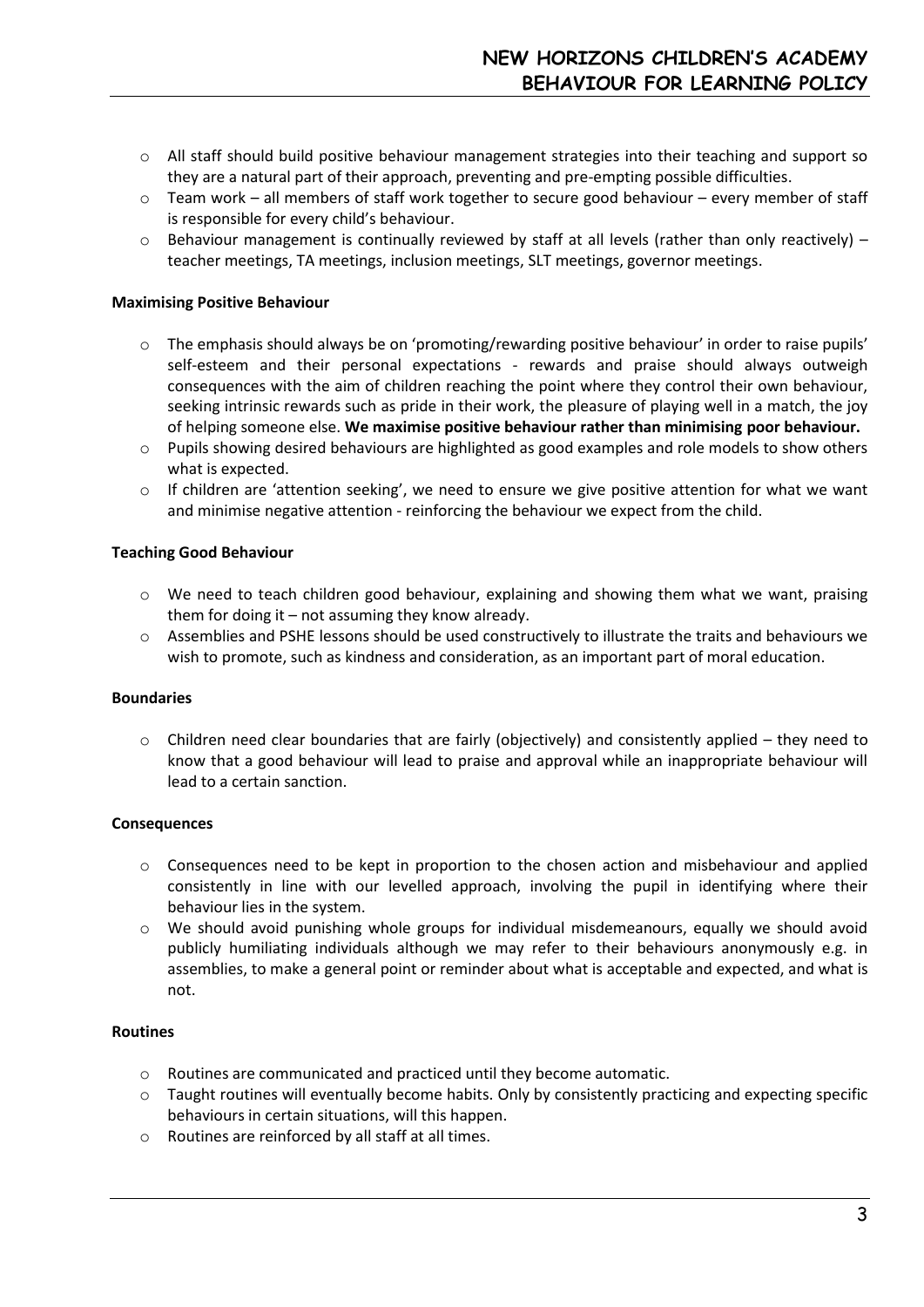# **Parents/Carers**

o We seek constructive and understanding relationships with parents/carers from the earliest opportunity so that we have a positive foundation to build upon should there be an issue. We aim to work in complete partnership with parents to resolve issues from the earliest stage.

#### **School Environment**

- o All pupils and staff take pride in the school environment, picking up litter, putting fallen posters back up on walls, keeping shared areas tidy, reporting broken furniture.
- o Members of SLT are highly visible at all times of day and so pupils are unsurprised to see SLT members around school, on the playground, in the lunch hall, in their classroom – behaviour is consistently good regardless of where they are/ who is in the room.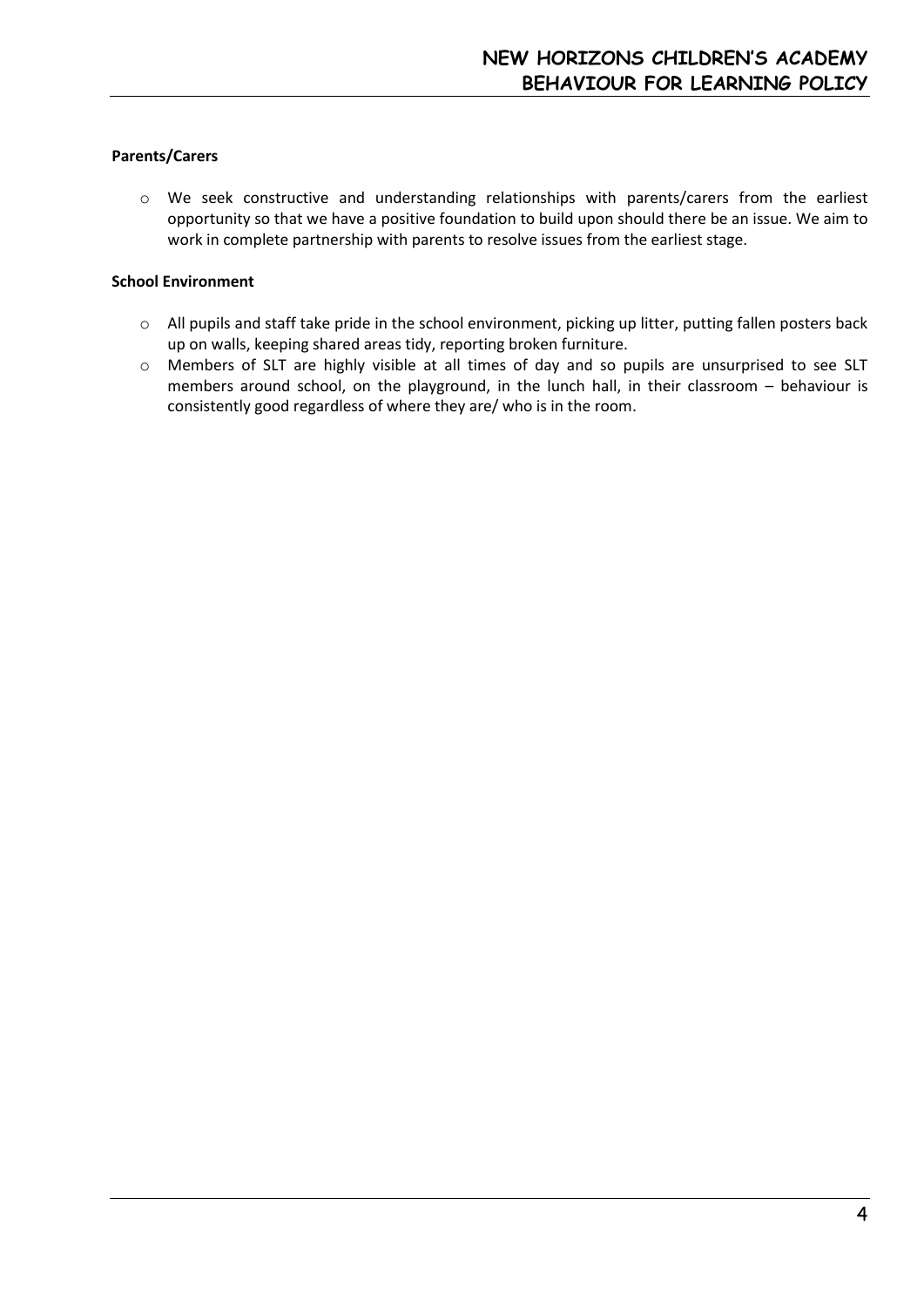# **NEW HORIZONS CHILDREN'S ACADEMY BEHAVIOUR FOR LEARNING POLICY**



### **High expectations**

- o All staff have high expectations with everything
- o All staff communicate these high expectations at all times
- o Staff pick up on this with colleagues if this is not happening
- o Our expectations should be clearly understood by all staff, children and especially parents/carers
- o The definition of high expectations is made clear to all staff through the explicit criteria set out below:

| Lining up                                                                                                                                                                                                                     | <b>Assembly</b>                                                                                      | <b>Early morning routines</b>                                                                                                                                                                                          | <b>Transitions inside the</b><br>classroom                                                                                                                                                                                                                                         |
|-------------------------------------------------------------------------------------------------------------------------------------------------------------------------------------------------------------------------------|------------------------------------------------------------------------------------------------------|------------------------------------------------------------------------------------------------------------------------------------------------------------------------------------------------------------------------|------------------------------------------------------------------------------------------------------------------------------------------------------------------------------------------------------------------------------------------------------------------------------------|
| - We line up in<br>alphabetical order<br>- Our voices are away<br>- We stand one behind the                                                                                                                                   | - Our legs are crossed<br>- Our hands are in our lap<br>- Our voices are away<br>- We face the front | - Our voices are away<br>- We put our belongings<br>away quickly and sensibly<br>- We greet the teacher                                                                                                                | - Our voices are away<br>- We keep our hands to<br>our self<br>- We walk when moving                                                                                                                                                                                               |
| other<br>- We face the front<br>- Our hands are by our<br>sides                                                                                                                                                               |                                                                                                      | - We sit and complete our<br>early morning work                                                                                                                                                                        | around the classroom<br>- We tidy up our desk and<br>move to the next activity<br>quickly                                                                                                                                                                                          |
| Sitting at a desk                                                                                                                                                                                                             | Sitting on the carpet                                                                                | <b>Corridors</b>                                                                                                                                                                                                       | Dining hall                                                                                                                                                                                                                                                                        |
| - We sit up in our chair<br>- All four of our chair's legs<br>are on the ground<br>- We keep our hands to<br>our self<br>- We use quiet voices<br>when working<br>- We raise our hand when<br>we wish to speak to an<br>adult | - We keep our hands to<br>our self<br>- We face the front<br>- Our legs are crossed                  | - We walk in the corridor<br>- We walk on the left hand<br>side<br>- Our voices are away<br>- Our hands are by our<br>sides<br>- We hold doors open for<br>others<br>- We politely greet all<br>adults that we pass by | - We use quiet voices<br>- We keep our hands to<br>our self<br>- We raise our hand when<br>we have finished our lunch<br>- We await permission to<br>leave the dining hall<br>- We stay in our seats<br>whilst eating<br>- We walk in the dining<br>hall<br>- We show good manners |

#### **Clarity**

- o Staff members are clear about their expectations at all times
- o Pupils are explicitly taught what is expected of them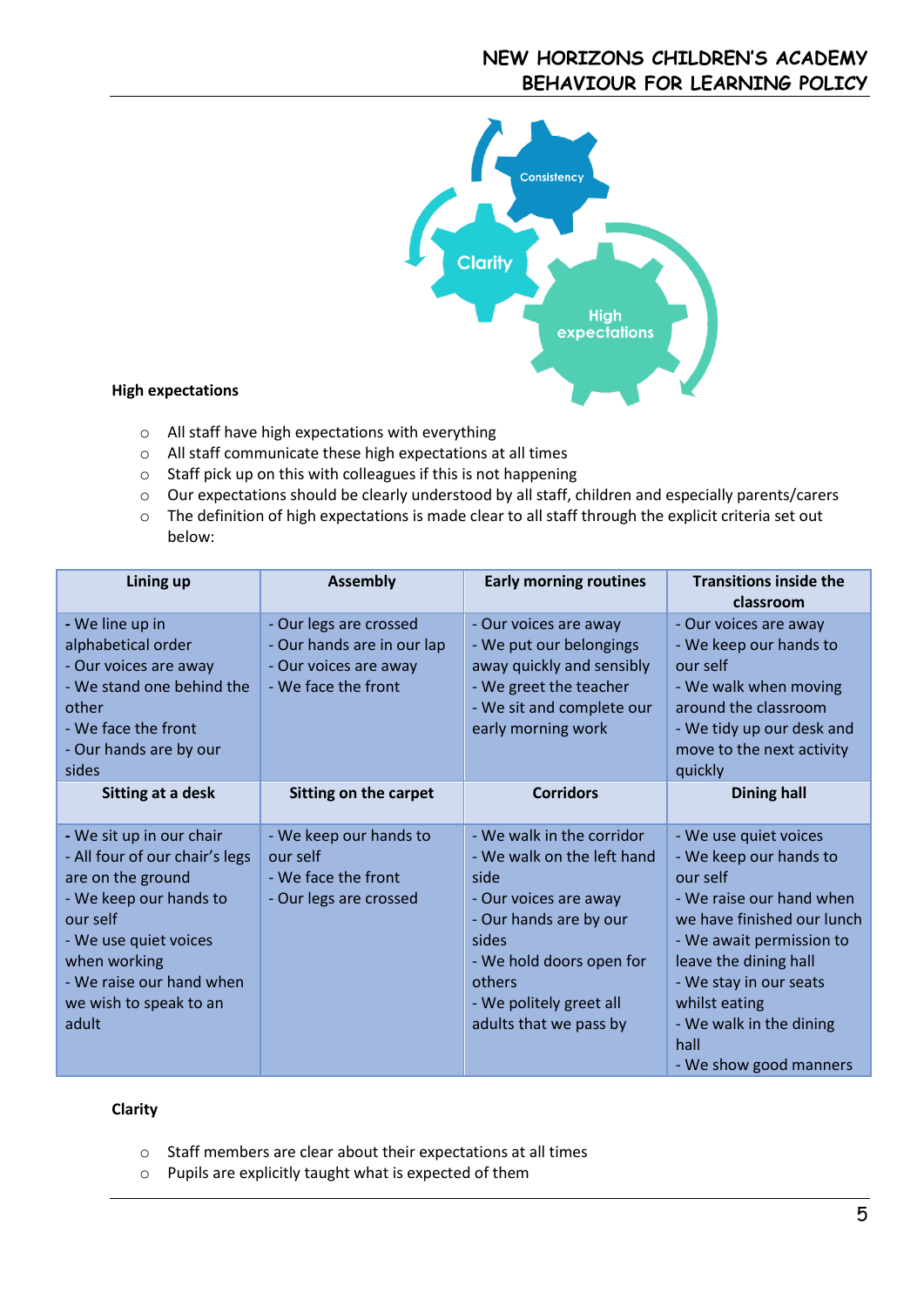$\circ$  In EYFS, KS1 and wherever else necessary, this is supported with visual cues and social stories.

#### **Consistency**

- o There is zero tolerance for not following the school rules
- o When a reward is given, it is never taken away
- o When a consequence is given, it is seen through
- $\circ$  The same consequences are given for the same behaviours, regardless of the time of day, staff member, pupil (with reasonable adjustments made for pupils with SEND)

#### **Rules**

- o Rules help pupils to learn, keep safe and feel secure
- $\circ$  Pupils know the schools rules and what we are working towards transforming life chances pupils, parents/carers and staff know what this means and how it impacts on them
- o Rules are widely known and demonstrated throughout school life
- o When rules are broken, there is always a consequence
- o When rules are followed/broken, pupils are reminded of the rule they followed/broke and are encouraged to recognise this in themselves and others
- o The rules are displayed prominently in the school
- o The rules are referred to in every assembly
- o Staff refer to the rules frequently, especially at the beginning of term when setting expectations for behaviour
- $\circ$  When rules are introduced at the beginning of the year, these are accompanied by photos of pupils following the rules in EYFS and KS1

#### **School Rules (linked to the Habits of Mind):**

- o We keep trying.
- o We think before we act.
- o We choose our words carefully.
- o We take safe risks.
- o We work well with others.

#### **Completion of assigned work**

**All children are expected to complete work set for them.** If work is not completed in lesson time, children will be asked to complete it in their break or lunchtime. Staff will make sure that the time spent doing this is reasonable and proportionate. Children kept in at lunchtime will always be entitled to eat their lunch, although this may not happen until their work is completed. Pupils will always have access to the toilet during break and lunchtime.

# **Remembering to Be Your Best Self**

- $\circ$  For the first few days in September, pupils are explicitly taught (see setting routines below) what is expected of them in terms of behaviour
- o Expectations are exemplified and clarified in as much detail as possible to avoid any misunderstanding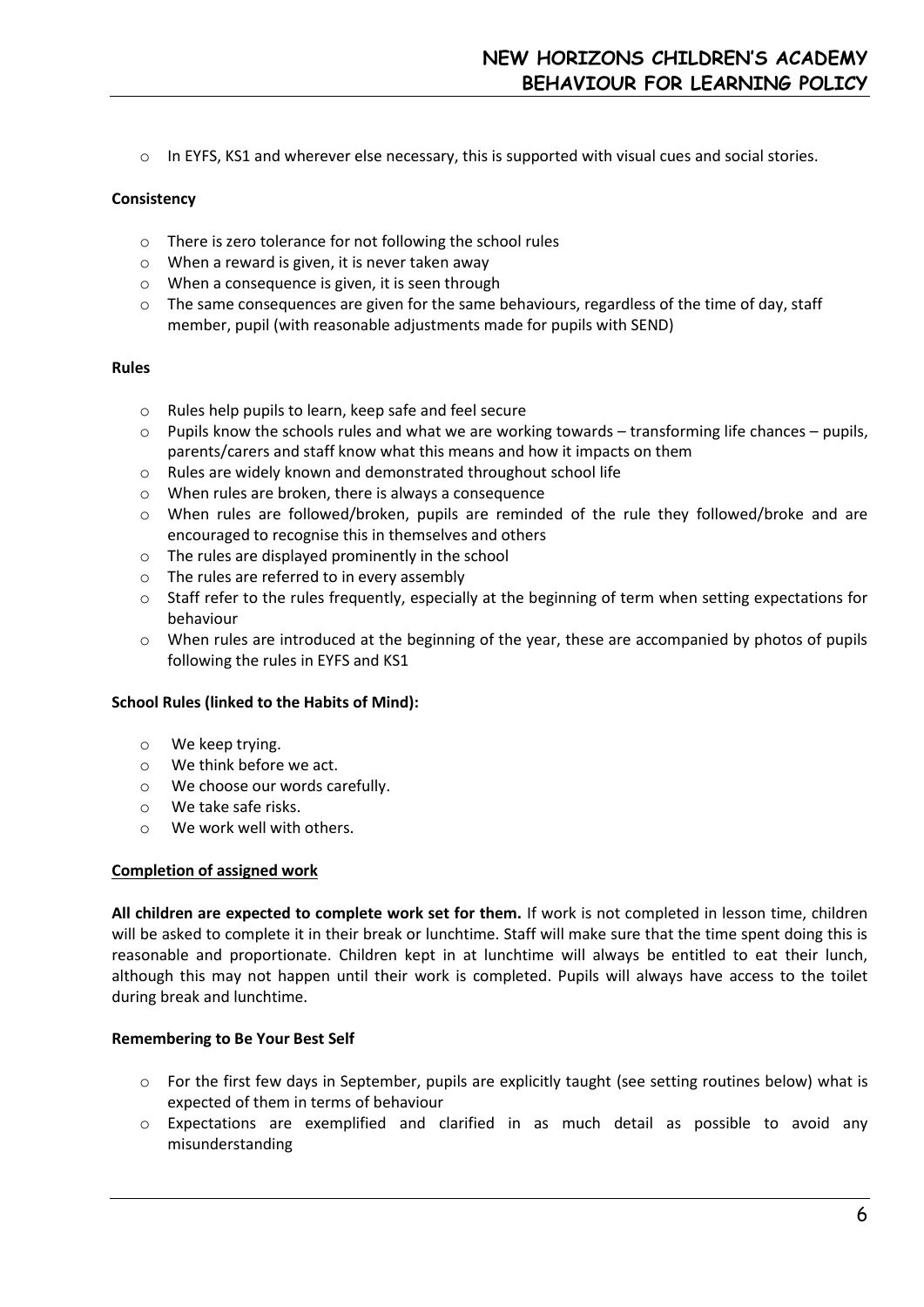After each break from school, the first day is '**Remembering to Be Your Best Self'** where pupils are explicitly taught and reminded of what is expected

# **Setting routines – teach and then practice:**

- o Lining up in alphabetical order
- o Entering the classroom
- o Walking around the building on the left (regardless of time of day)
- o End of break/lunch routines
- o Staying in seats
- o Raising hands when wanting to speak
- $\circ$  Classroom routines, toileting, washing hands, moving from tables to the carpet, putting their belongings away in the morning, etc
- o Classroom whispers, paired talk, etc
- o Getting equipment out, putting equipment away
- o Responding to the class bell
- o Entering and exiting assembly
- o Keeping their workspace tidy
- o Setting work out correctly in books
- o Lunch time procedures

#### **Uniform**

- o Uniform helps instill a sense of communal identity, communicates a sense of self-pride and pride in the school.
- o Good uniform is routinely insisted upon by all staff.
- o Uniform is monitored by ELT and SLT members.

# **Behaviour Management Strategies**

- o Good teaching with good pace and an appropriate level of challenge so children are engaged throughout (reducing opportunities for misbehaviour)
- $\circ$  Interesting lessons which engage the pupils and give them a sense of success
- $\circ$  The teacher circulating to keep children on-task and maintain contact (eye, voice, proximity)
- $\circ$  Good classroom organisation and management well-organised equipment, well-laid out to allow movement and for the teacher to see everyone
- $\circ$  Clear expectations and routines say what you want e.g. expect children to sit in their seats and to put up their hands to ask for help (not calling out)
- o Creating a classroom climate where children feel listened to, valued and fairly treated
- $\circ$  Positive classroom environment- name, behaviour you like, reward (move your name up)
- o Use of Habit Points name, behaviour you like, reward
- o When undesirable behaviours are seen, a positive statement is used first.
	- $\checkmark$  E.g. 'I really like the way that purple group are persisting with their learning, they can all have a Habit Point. I'm now looking for other tables to give Habit Points to.'
	- ✓ 'Jamie is showing fantastic sitting, you can have a Habit Point.'
	- ✓ 'Who is going to be first to show me they are ready? Wow, I can see Sarah is ready, oh so is Peter.'
	- ✓ 'I'm looking for children who are working quietly, well done green table you are definitely showing good learning habits, you can have a Habit Point.'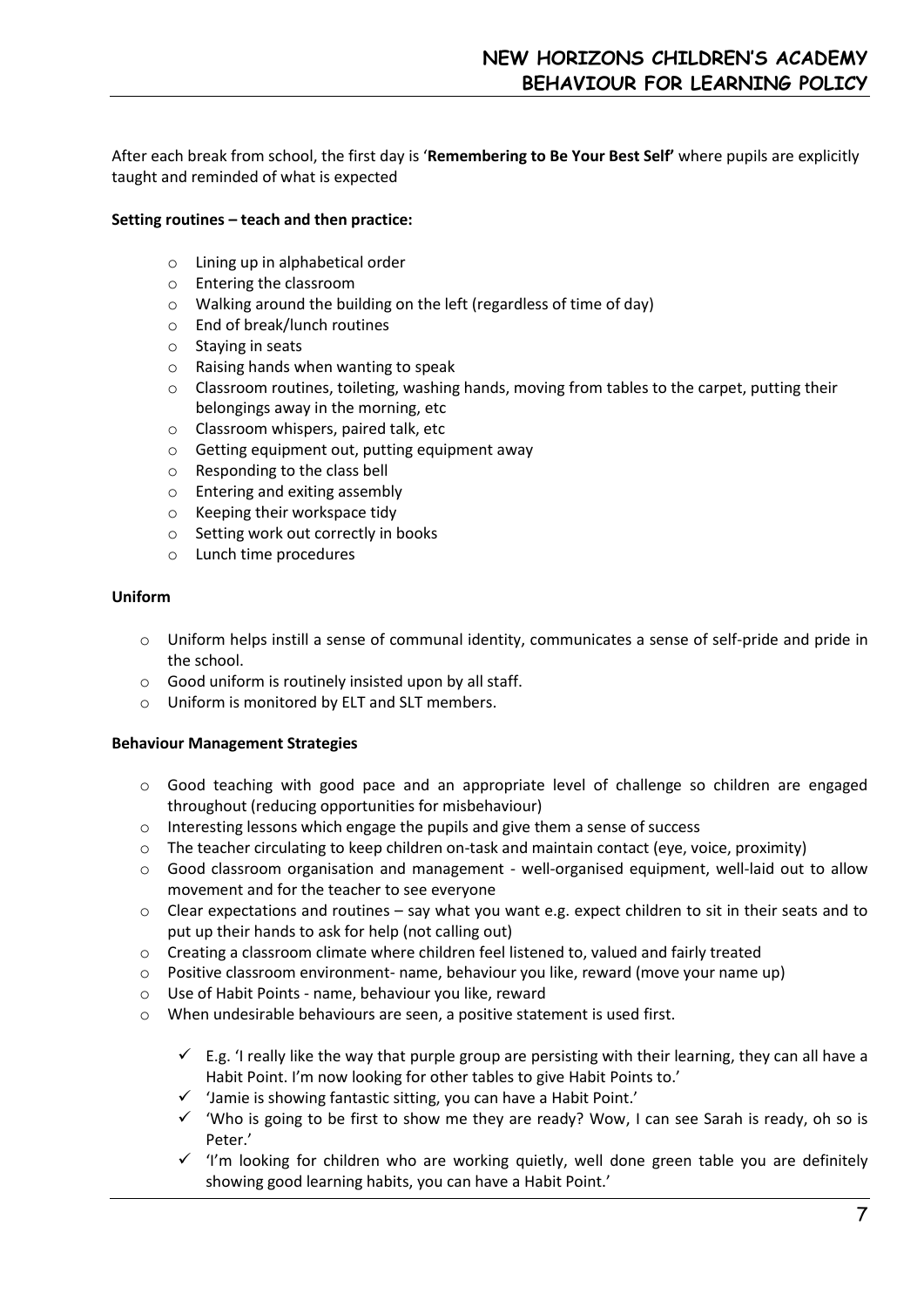- o Adequate resources on tables to support independence
- $\circ$  Well established routines, understood and the goalposts kept the same, then children will only need minimal reminders during learning time
- o Positivity used first before addressing undesirable behaviours
- $\circ$  State the child's name and the behaviour that you want to see. 'James, I am looking for good sitting, thank you.' And then move on, giving the child take up time and time to rectify their behaviour. If possible at this point praise a child who is showing good sitting so that James can see what this looks like
- $\circ$  Replacing 'please' with 'thank you'. We do not plead with children, it is an expectation that they will follow the instruction that is being given so we always articulate the behaviour that we want to see followed by 'thank you'

All teachers have their favourite techniques for managing behaviour. These Bill Rogers techniques are easy to use and effective for dealing with most mildly disruptive behaviour:

- $\circ$  Say what you want I need you to be sitting down in your chair, hands in lap, looking this way (3) short instructions always best) and then praise once followed
- $\circ$  Tactical ignoring you choose what you respond to, when and how
- o Redirection / re-focusing on the task "You need to finish your sentence."
- $\circ$  Rule reminder "all four feet on the floor" (for those who lean back on chairs)
- o Name, direction, 'thank you'. "John, looking this way, thank you."
- $\circ$  Choice then direction "You can complete your work now or at break, this is your choice"
- o Broken record keep calmly repeating your request
- $\circ$  When/ then "When you have put your pen down, then I will come and see you"
- $\circ$  Use agreed gestures hands up or flat to indicate quiet
- $\circ$  Congruence make sure your facial expression and voice tone matches what you are saying, e.g. not smiling when you disapprove
- o Giving warning about using the behaviour chart no discussion, ignore reaction, then apply consequence
- o Afterwards, take child aside (away from audience), ask them what they were doing wrong, what they should be doing and therefore what they will do next time

#### **Assemblies/Collective Worship**

An appropriate atmosphere should be created to allow for respect and reflection from the moment the children line up in their classrooms.

- o Teachers/ adults bring the children in quietly, seat them and maintain quiet but positive attention for good behaviour
- o Teachers model expected behaviour
- o Whenever possible, assemblies will start and finish promptly
- o Although staff are responsible for their own class, we take a corporate approach and help maintain the behaviour of any children near us
- o Staff members maintain a close distance to their class to monitor behaviour
- o A properly supported quiet exit from assembly one line at a time
- $\circ$  Children who behave inappropriately in assembly are taken aside and spoken to quietly and an appropriate consequence is applied if needed

#### **Corridor and break/lunchtime behaviour**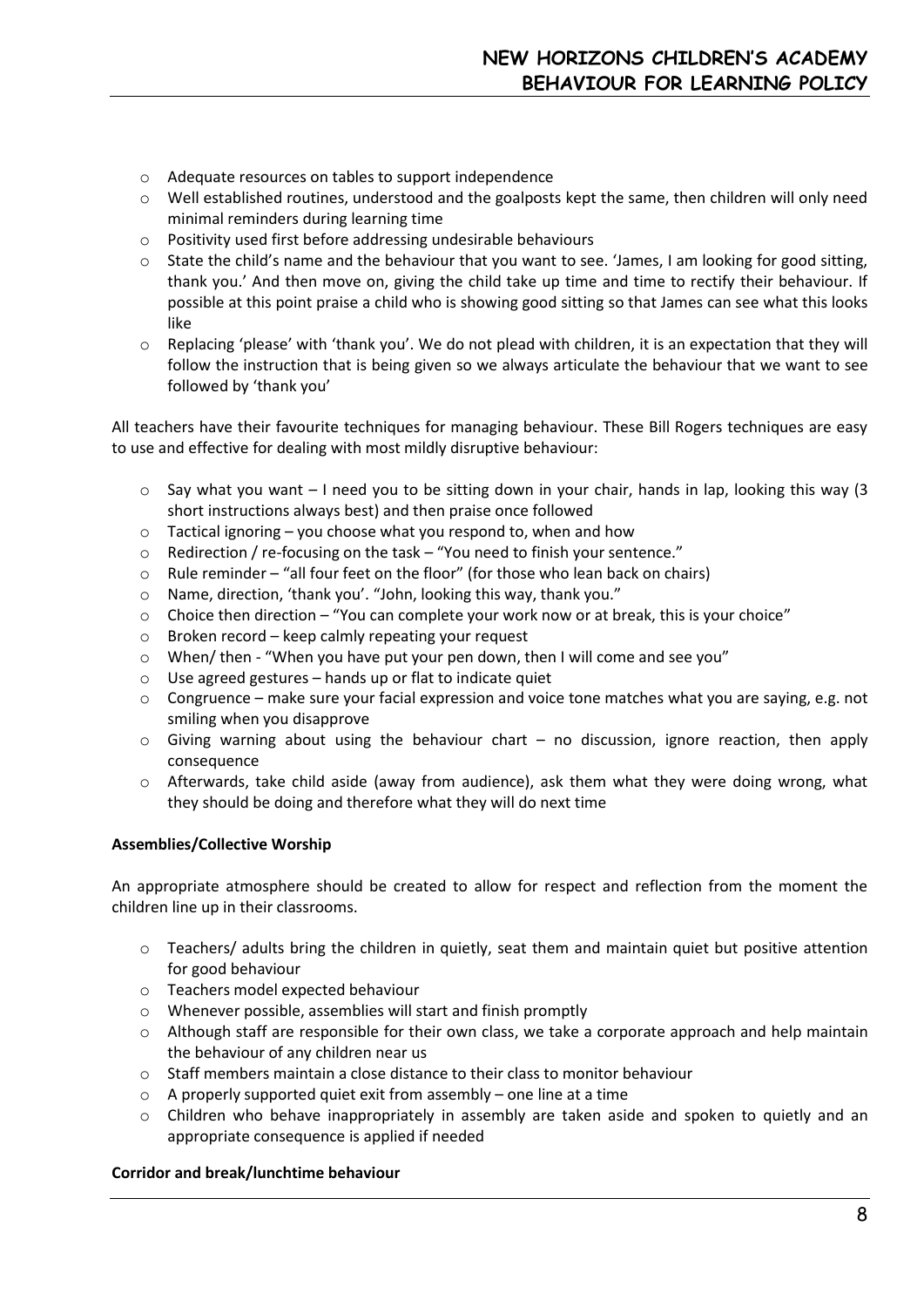- $\circ$  The same principles are applied to any corridor and lunchtime behaviour constantly.
- $\circ$  Adults remind children about behaviour expectations before children go out and re-affirm them when children come back in.
- o All adults promote good behaviour by giving out Habit Points for good out of class behaviour, 'catching pupils being good' – walking quietly, being polite, lining up well, etc.
- $\circ$  Class Teachers support the midday meals supervisors following lunchtime incidents making it clear to children that their behaviour is the concern of the class teacher wherever or whenever it takes place.
- $\circ$  All adults on the playground wear a high visibility jacket to ensure that pupils can locate staff members when needed.
- $\circ$  Some staff carry First Aid bags so that accidents can be quickly and efficiently dealt with on the playground.
- o The lunchtime supervisors have physical Habit Points to give out to children and use techniques to promote good behaviour. Lunchtime supervisors are also trained to record incidents on Behaviour Incident Records. The playground is zoned for safety – children should be praised and rewarded for being in the right place at the right time; walking on the paved area; being polite or helpful; lining up well; looking after others and helping collect in equipment etc. The equipment should go out promptly. Teachers should be prompt in collecting their classes from the playground. Incidents between two or more pupils can be followed up using a Conflict Resolution Form (Appendix E).
- $\circ$  At the end of break and lunchtime, all children are expected to follow the routines in place. These are taught and reinforced by all staff:
	- $\checkmark$  A staff member blows a whistle
	- $\checkmark$  All staff raise their hands
	- $\checkmark$  Pupils stand still with their hands raised in silence
	- $\checkmark$  Staff call classes one a time to their lines
	- $\checkmark$  Pupil walk sensibly and in silence to their lines
	- $\checkmark$  Pupils line up in alphabetical order facing the front and wait for the staff member to lead them into the building
	- $\checkmark$  Staff ensure that pupils are quiet, shirts are tucked in and that pupils are ready before entering the building



# **Behaviour Management**

We use two distinct behaviour modification systems running concurrently; one is a reward system to encourage positive behaviour which rewards children being on task, good behaviour and completion of tasks. The other is a system of sanctions to deter those from continuing to exhibit negative behaviours. Although the two systems do interweave at points they each have clear structures of their own.

#### **Rewards**

We wish to raise the self-esteem of all children and teach them to understand that all behaviour has consequences - either good or bad. We wish to encourage those children whose behaviour is regularly positive and can sometimes be overlooked in a classroom. To achieve this we use a simple, manageable ladder system to reward those children who adhere to the School Rules. Children start in the middle of the ladder and can move up or down depending on their behaviour. At the end of **each** day, children who have reach the rainbow earn 5 Habit Points. Children who reach the sunshine earn 3 Habit Points.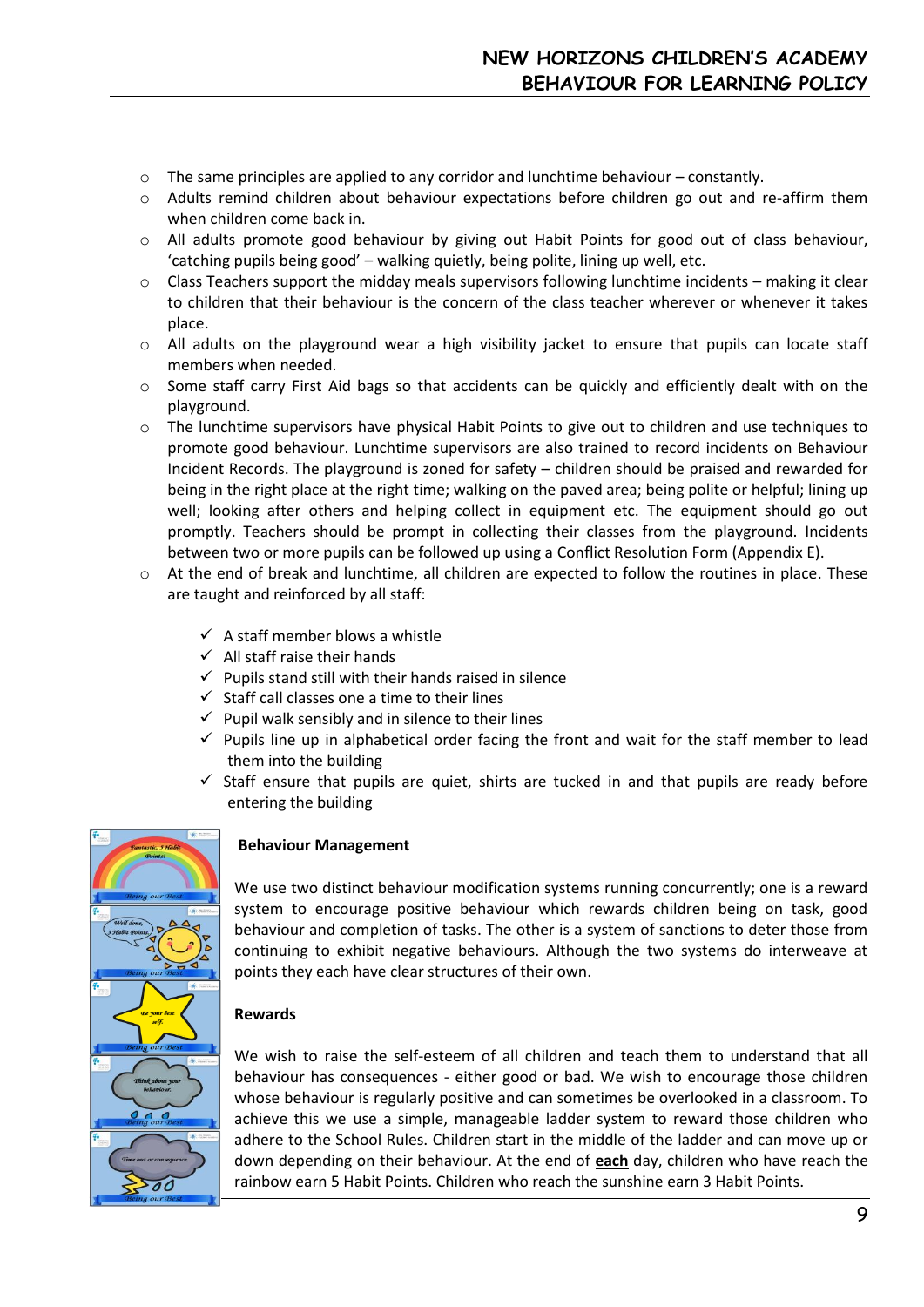Each class has a marble jar. Marbles are earned when the whole class achieve something together. This can be anything and given by any adult but must involve all pupils working together. E.g. the whole class lining up without talking, everyone writing their date and underlining it in under two minutes, the whole class joining in with singing assembly. When the jar is full, the class earn a 20 minute treat - which they choose. The treat is decided with the whole class at the beginning of the term so that pupils know what they are working towards.

Further rewards are listed below:

- Praise (with reasons)
- Stickers
- Named moved up on Behaviour Chart
- Habit Points
- Achievement Alley certificates
- Golden Tie given when a child has shown that they have successfully followed one or more of the school rules
- Positive comments to parents/carers on Seesaw
- Other certificates: attendance, punctuality, sporting
- Cups/medals from sporting events
- Work displayed, sent to another teacher/ member of ELT/SLT
- Individual, personalised behaviour/reward charts
- Habit Points for walking sensibly in the corridor
- Punctuality Penny for the class with the best punctuality each week
- Attendance Ace for the class with the best attendance each week

This system allows us to reward behaviour that reflects adherence to the school rules, children who achieve individual successes and emphasise the importance of attending school.

#### **Consequences**

- o Children need to know that misbehaviours, especially those which hurt others, stop teachers teaching or others learning, have consequences and that these consequences will be certain and fairly applied. They do not have to be large but need to proportional and certain – once we start making exceptions then some children will try to negotiate every time.
- $\circ$  In order to ensure a fair and proportional approach we have a stepped approach to responding to misbehaviour and applying consequences according to the age of the child – see charts at the end of the policy. These should be displayed and referred to when dealing with a child. Parents/carers are welcome to have copies.
- $\circ$  Where appropriate, consequences might be adjusted and/or alternative arrangements put in place in order to secure balanced response where pupils with SEND/ possible unidentified SEND are involved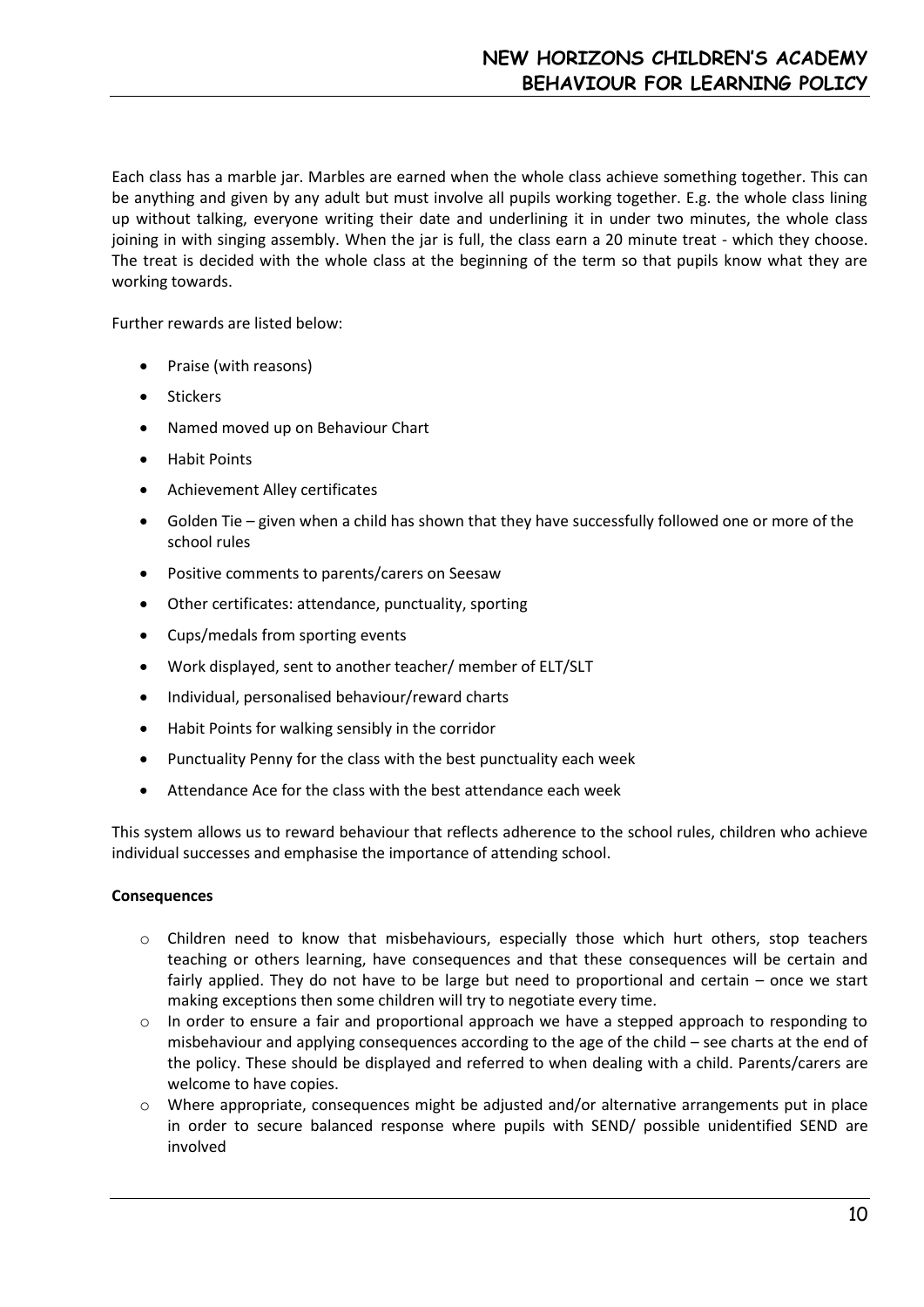- o High expectations are demonstrated for all and then scaffolded to enable pupils to show the best behaviour that they are capable of
- $\circ$  Consequences are consistently applied so that pupils know that the behaviour is unacceptable
- o Misbehaviour is never accepted from any pupil who is capable of modifying their actions
- $\circ$  The certainty of a consequence is always more important than the severity
- $\circ$  Interventions in place to support a pupil's social, emotional or behavioral difficulties are never taken away as a consequence for poor behaviour
- o Children with behavioural difficulties have trouble seeing that they have choices and therefore they are choosing to behave incorrectly. We need to teach them that all behaviour has consequences, good or bad, and that they are able to choose how they behave. It is imperative that we explain exactly what they have done wrong so that they have a clear understanding of what behaviour resulted in what consequences, e.g: 'you were repeatedly interfering with other children on your table trying to complete their learning, you were warned to stop but you did not, so now your name has to be moved to the rain cloud'
- o If a child is moved to the 'rain cloud' they should be encouraged to think about their behaviour. At this point, the child will have already had a verbal warning but their name on the rain cloud will then serve as a visual reminder
- $\circ$  If a child is then moved to the 'storm cloud', they should spend time in their partner class (5-10 minutes based on age) or miss 5-10 minutes of their break/lunchtime. Any child missing some or all of their lunchtime as a sanction will always be allowed to eat lunch although this may be away from their peers.
- $\circ$  When a child has completed their consequence (time out at break/lunch or in a partner class), their name is returned to the star. If a child is then moved to the storm cloud for a second time within the same day, after being on the rain cloud, they should then spend time with their Phase Leader either during lesson time, at break or lunchtime. The behaviour and consequence should be reported to the child's parent/carer.
- $\circ$  When a child has completed their consequence (time with their Phase Leader), their name is returned to the star. If a child is then moved to the storm cloud for a third time within the same day, after being on the rain cloud, they should then spend time with the Behaviour Lead or a member of SLT, either during lesson time, at break or lunchtime. The behaviour and consequence should be reported to the child's parent/carer.
- o A warning should always be given before moving a child's name down. In cases where children are reluctant to move their own name, adults should do this for them in a private and sensitive way.
- $\circ$  Staff will always work on the principle to praise in public but to reprimand or sanction in private.

Time away from peers can be used for a number of reasons:

- o Provide a cooling off period after an emotional outburst
- o Separate pupils presenting with disruptive behaviours, from their peers
- $\circ$  Internally exclude pupils who are upsetting the calm, safe environment that pupils and staff are entitled to

#### Behaviour away from school

We are proud of New Horizons Children's Academy and all of the pupils who attend. It is important to us that we are viewed as a positive part of the community. This means that there may be occasions where pupils' behaviour away from school, will still have a consequence in school. The school has the right to discipline children in the following circumstances, although children can only be disciplined when on the school premises: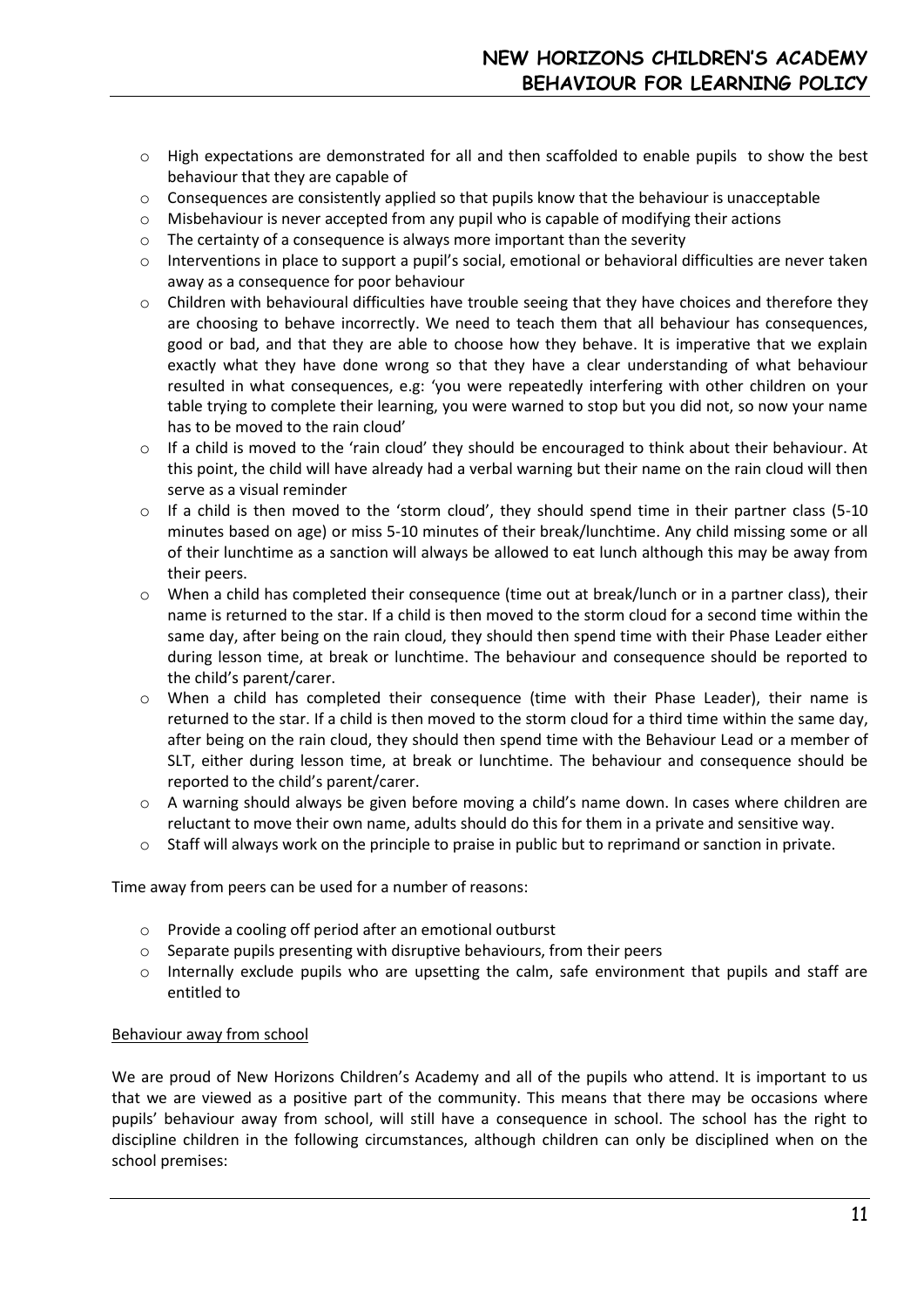# When the pupil is:

- o Taking part in any school- organised or school- related activity or
- o travelling to or from school or
- o wearing school uniform or
- o in some other way identifiable as a pupil of the school

#### **Or misbehaviour at any time, whether or not the conditions above apply, that:**

- o Could have repercussions on the orderly running of the school or
- o Poses a threat to another pupil or member of the public or
- o Could adversely affect the reputation of the school.

This includes inappropriate behaviour/activity on social media. Bullying, both online or offline, is not tolerated at New Horizons Children's Academy and sanctions will be taken in line with the school behaviour policy. Further information can be found in the anti-bullying policy on the school's website.

#### **Child's View**

At Level 3 behaviours, children involved can be given the opportunity to give their view of the incident using A Record of my Behaviour form (Appendix A) or a Behaviour Reflection Form (Appendix D). This should be as close to the incident as possible. If a pupil refuses to give their views, this should also be recorded.

- $\circ$  This can by written by the adult and signed by the child
- o This can be written by the child
- o The child can draw and an adult can add annotations
- o Children with additional needs could also be offered a flow map to create a cartoon strip with the adult to annotate the images
- $\circ$  For any of these, if a child refuses to take part, this must be written on the form to show that we offered for the child to be able to give their point of view of the incident
- $\circ$  If more than one child is involved in the incident, they may be offered the conflict resolution form (Appendix E). This will be facilitated by an adult, who will make notes, read this back to the children and they all sign it
- $\circ$  No child should go home without the incident being resolved and fully investigated, where possible and dependent on the time of day that the incident took place

#### **Behaviour Incident Reports**

- $\circ$  Children who have broken the school rules resulting in the disruption of other's learning or causing emotional or physical harm to others will result in the recording of the incident. An incident form (Appendix C) should be completed. This form should always be passed to the class teacher who will apply the stepped approach.
- $\circ$  All behaviour incidents forms are passed to the relevant Phase Leader who will log the incident and decide the consequence. The Phase Leader, Behaviour Lead or a member of SLT may choose to take further action as a result of analysis and other incidents that may have occurred. It is essential that accurate records are kept to ensure all pupils' behaviour is monitored to enable staff members to take appropriate action.
- $\circ$  A factual commentary should be written recalling the exact incident in detail. Adults' interpretations of events including emotions should be carefully written to ensure that there is no bias appearing through the statement, e.g. instead of 'The child was extremely angry' – 'The child appeared to be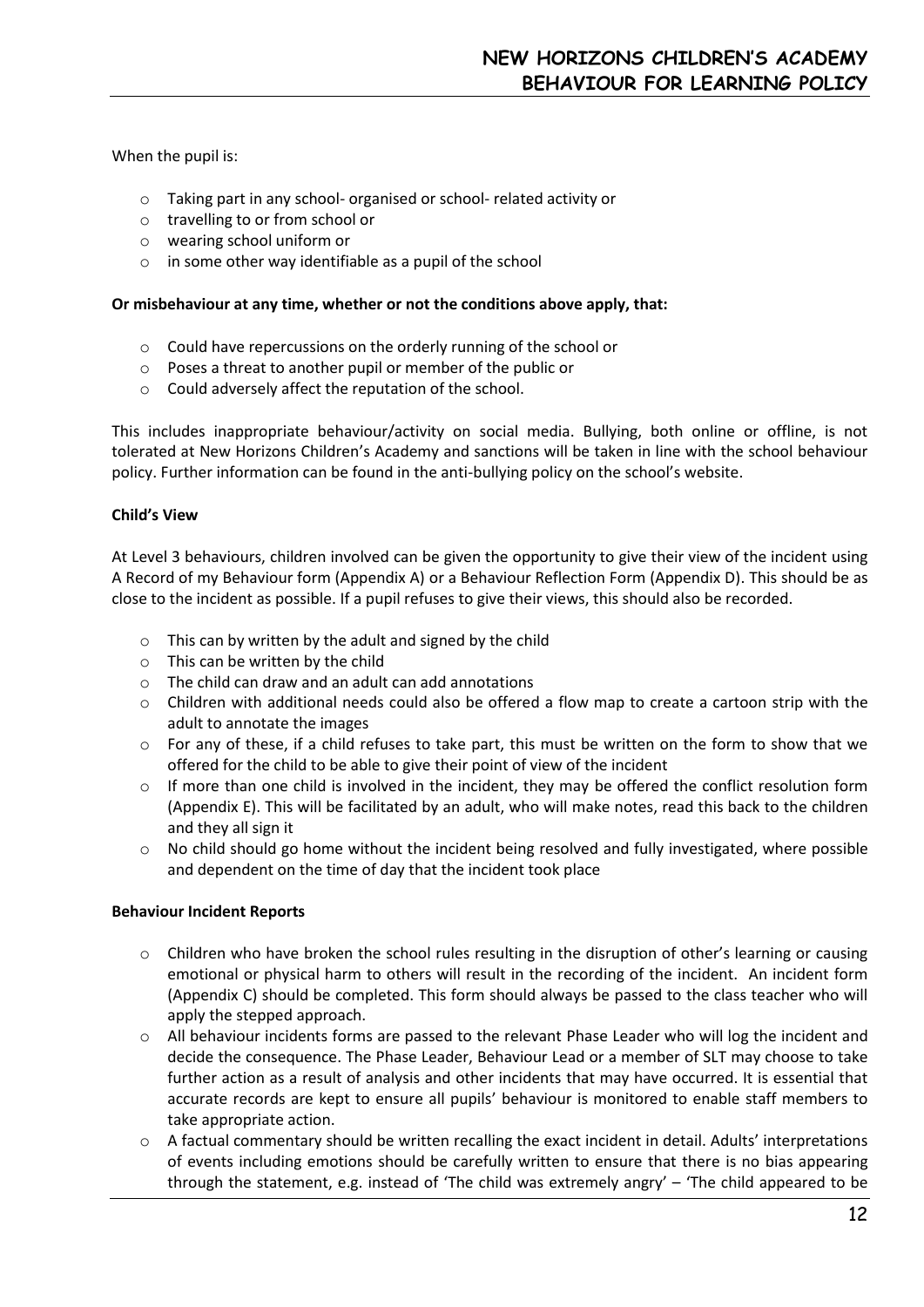angry, their face was red and their voice was raised and shouting', 'The child aggressively hit another child' – 'The child demonstrated aggressive behaviours by lunging forward with a closed fist assaulting another child in the right side of his face.'

o Adults should not add their own emotions at this point to the behaviour incident form. If an adult has witnessed an incident that has led them to feel uncomfortable or emotionally vulnerable, they should take the time to write an impact statement about how this incident has affected them. This should be discussed with a member of SLT where emotional support and a debrief will be provided.

#### **Internal Exclusion**

- $\circ$  If it is felt that a pupil's actions mean that they should be internally excluded, their parent/carer is informed via a phone call/conversation/meeting and this is followed up with a letter (Appendix H) including the school's Behaviour for Learning Policy.
- $\circ$  The pupil spends time (as decided by a member of SLT), away from their class, with another class or a member of SLT.

#### **Internal Exclusion at an off-site inclusion facility**

- $\circ$  It may be appropriate for a pupil to have an internal exclusion at another school in the local area if it is felt that the consequence of internal exclusion within school is not strong enough.
- o Parents/carers are informed via a phone call/conversation/meeting and this is followed up with a letter (Appendix I)
- $\circ$  This is arranged by the school but parents/carers are expected to provide transport for their child

#### **Fixed Term Exclusions**

We use Exclusion as a part of a positive approach to behaviour management, setting a firm and nonnegotiable boundary for unacceptable behaviours. Examples include but are not limited to the following:

- $\circ$  Racist, homophobic, transphobic, sexual misconduct or use of other derogatory language
- o Sexual language/behaviour. All staff will challenge inappropriate behaviour between peers and will not downplay or dismiss behaviours of this type. Please see KCSIE (Keeping Children Safe in Education) 2021 - paragraph 48

**The incidents above are all logged and are sometimes reported to other agencies and groups e.g. governors, the Local Authority and Ofsted (during an inspection). In some cases, school may need to contact other agencies e.g. social care, the police.** 

- o Verbal or physical attack on another pupil leading to injury
- o Physical attack on an adult
- o Ongoing and repeated defiance towards staff (including SLT)
- o Persistent bullying, racism, sexism or harassment (which causes significant distress)
- o Very dangerous or irresponsible behaviour e.g. on a school trip
- o Bringing an offensive weapon in to school (imitation or real)
- o Major theft or vandalism
- o Extreme physical bullying
- o Extreme vandalism
- o Leaving site without permission (away from immediate boundaries)
- o Bringing drugs or other illegal substances into school
- $\circ$  One off serious breach or persistent breaches of the school's behaviour policy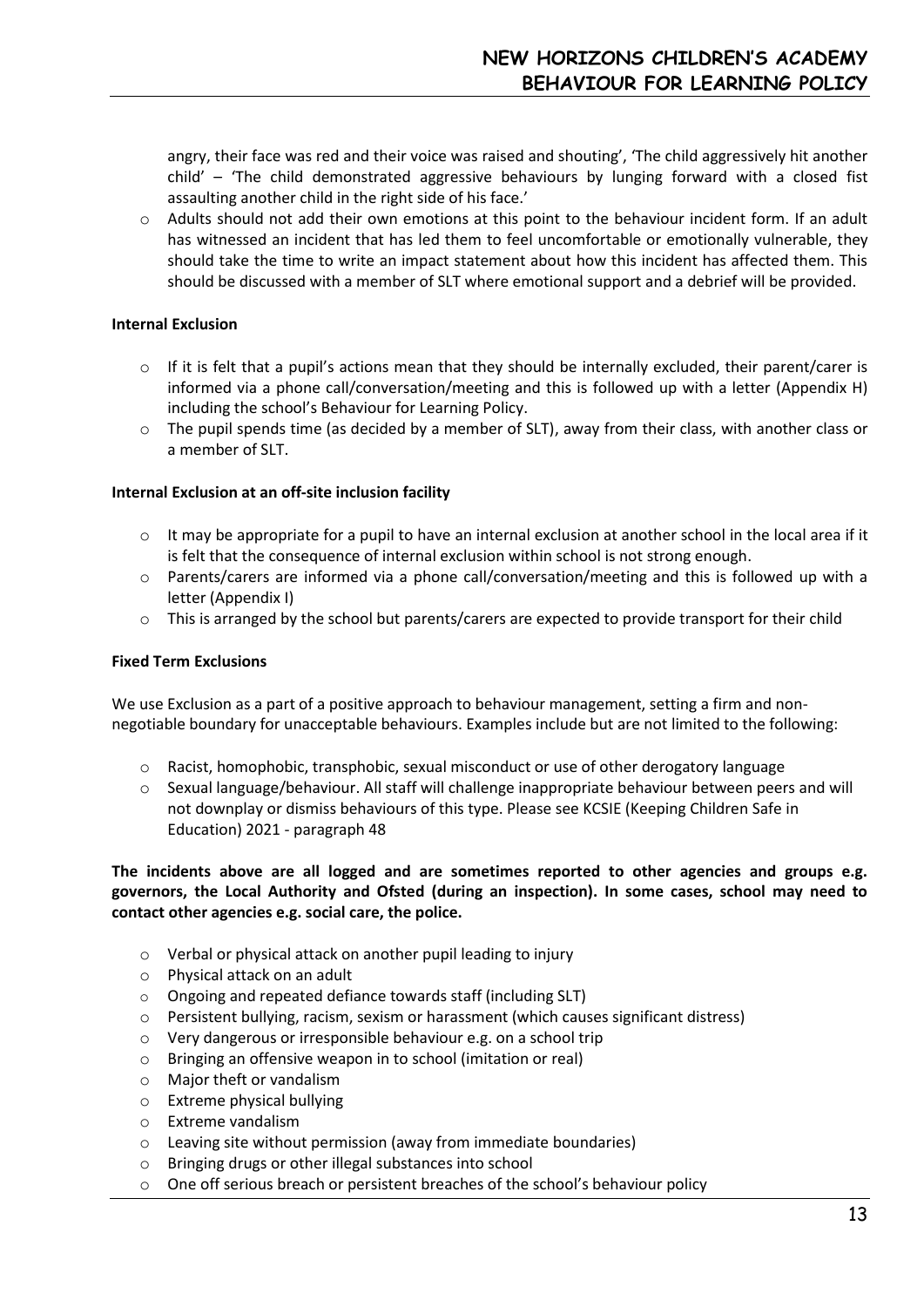- $\circ$  Serious behaviour away from school that falls under the remit of the behaviour policy
- o Malicious allegations against staff
- o Threats towards staff on social media
- o Threats towards other children, taking into account the age of the child and the context of the situation
- o Threats or malicious comments to/about pupils on social media that are negatively impacting school life
- o When incidents occur at this level, witness statements from other pupils should be obtained as soon as possible (Appendix F)
- o All Level 5 behaviours could lead to a Fixed Term Exclusion, the length of which is proportionate to the actions. When excluding a child we follow the Local Authority guidelines
- o Only the Headteacher (or Acting Headteacher in their absence) can exclude a child. The parents/carers should be telephoned, as well as, sent a letter. The parents/carers should accompany the child on their return to school (or make an appointment to see the Headteacher if work commitments make this difficult) to discuss a joint way forward
- o Fixed Term Exclusions are seen as a 'last resort' and will normally only be after an internal inclusion has occurred in school or at another school
- o After each Fixed Term Exclusion, a reintegration meeting is held with the pupil, parent/carer and a member of SLT
- o All paperwork is completed before the decision to exclude is undertaken
- o See the TSAT Guidance on Exclusion from School for more details

#### **Raising pupils to the Inclusion Team**

The above approaches, consistently applied will ensure good behaviour of the majority of pupils but a small minority will exhibit social, emotional or behavioural difficulties which require a more intensive approach.

- $\circ$  If a pupil is showing significant behavioural difficulties and staff feel they need further support, they can raise the child to the school Inclusion Team (see Appendix B)
- o The Inclusion Team consists of the Deputy Headteacher, Assistant Headteacher, Behaviour Lead, the Designated Safeguarding Lead, the SENCO, and other key members of staff who the school deem it is appropriate to attend. The Inclusion Team meets regularly to discuss any pupils raised
- $\circ$  During these meetings, actions are agreed and recommendations are passed back to any staff involved with the pupil

#### Possible outcomes:

- o The pupil is raised at the In School Review where a wider network of professionals attend
- o A Behaviour Support Plan is set up (see below)
- $\circ$  A member of the Inclusion Team arranges to observe the child and give recommendations
- o A specific resource/strategy is recommended
- $\circ$  A meeting is set up with the pupil's parent/carer to discuss a way forward
- o A referral is made to an outside agency (e.g. CAMHS, Bradfields, School Support Group, Educational Psychologist)
- o An intervention is set up with a member of the Inclusion Team
- o An Early Help Assessment is initiated

#### **Behaviour Support Plans**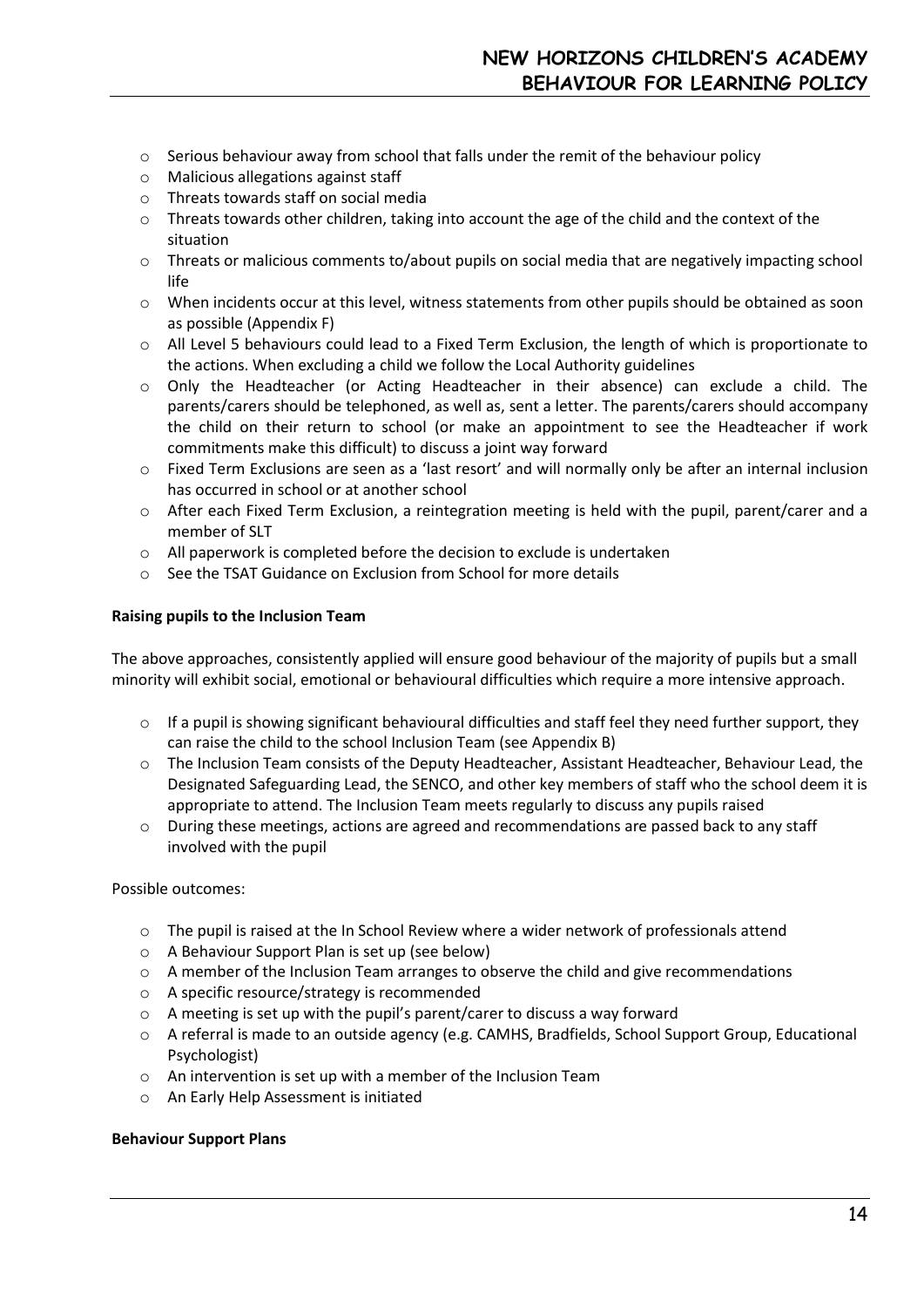- $\circ$  A Behaviour Support Plan (see Appendix G) may be put in place if a pupil is continually finding it difficult to follow the school rules
- $\circ$  Behaviour Support Plans can be initiated through a referral to the Inclusion Team
- o Aims to support pupils who find it difficult to follow the school rules, to put strategies in place to enable pupils to develop good behaviours, to review their progress against clear targets for improvement
- $\circ$  The child comes first in this process, the plan is devised alongside the child with discussions around what their targets should be and how they can be supported to meet them
- o A meeting takes place with the pupil, parent/carer, Class Teacher and the Behaviour Lead, a member of the Extended Leadership Team or a member of the Senior Leadership Team
- o Behaviour Support Plans are reviewed half termly (but more often if needed)

#### **Reasonable Force**

- o Very rarely, it may be necessary for staff to use 'reasonable force' in order to ensure the safety of all pupils.
- $\circ$  Physical restraint should be applied as an act of care and control with the intention of re-establishing verbal control as soon as possible and, at the same time, allow the pupil to regain self-control. It should never take a form which could be seen as punishment.
- $\circ$  Staff are only authorised to use reasonable force in applying physical restraint, although there is no absolute definition of this. What constitutes reasonable force depends upon the particular situation and the pupil to whom it is being applied.
- o This policy should be read alongside the Positive Handling Policy for further details.
- o Any incident where a child has needed to be handled must be recorded and added to the child's file. This should be done as soon as possible after the incident and every record is seen and signed by the Headteacher.
- $\circ$  A positive handling plan must be completed for any child who has needed to be handled. This should be done in advance if there is evidence that it is likely to be needed. If not, it must be done after the first incident of handling, even if it is believed this will be a one off.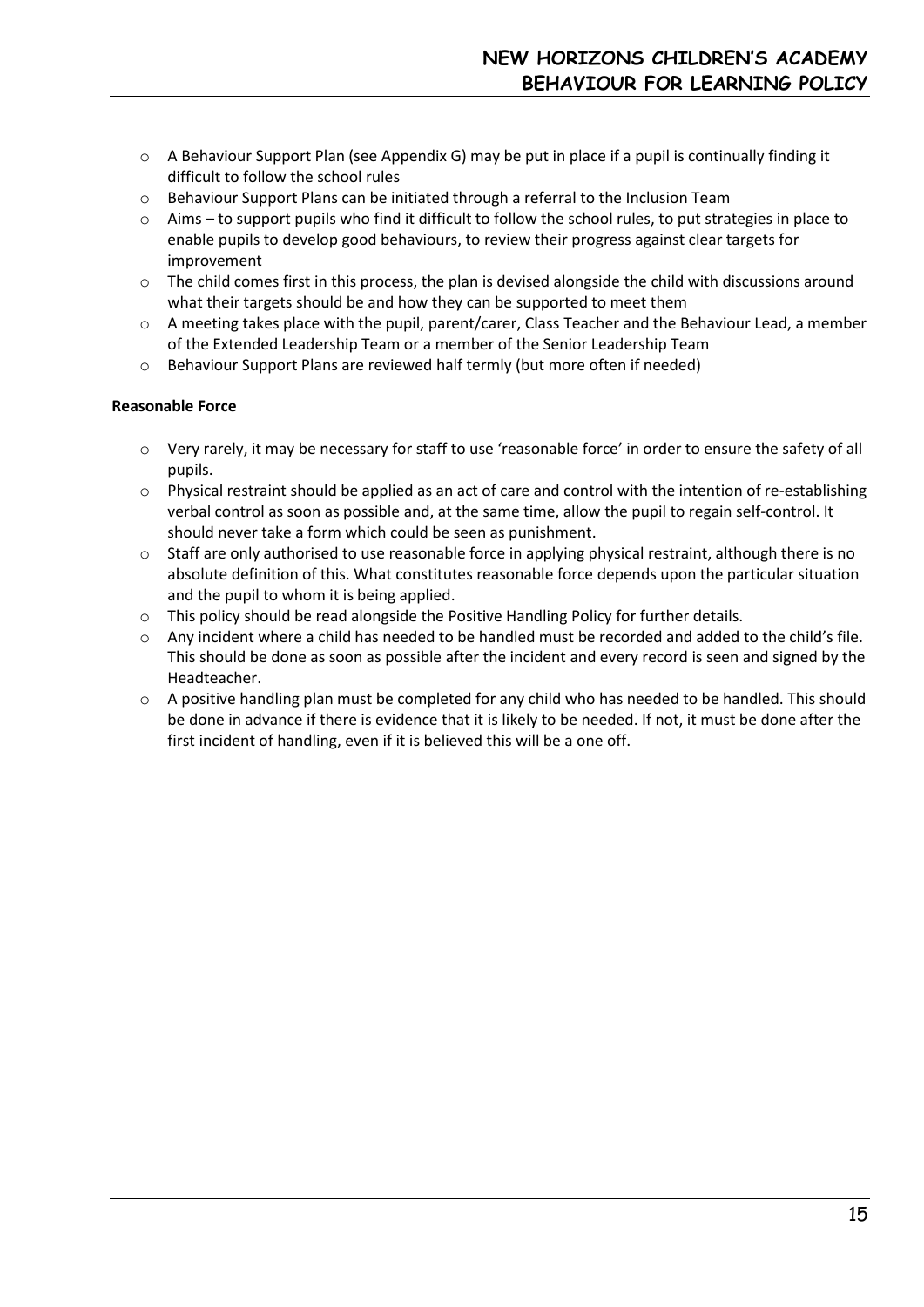| Level             | Unacceptable / Inappropriate                  | <b>Responses / Consequences</b>                            |
|-------------------|-----------------------------------------------|------------------------------------------------------------|
|                   | <b>Behaviours</b>                             | The adult can choose from                                  |
| $1 - Low$         | Distracting other children / teacher          | Child's name moved to the rain cloud.                      |
| Level:            | Calling out                                   | Good/appropriate behaviours taught, modelled and           |
| Dealt with        | Failing to listen                             | demonstrated (whole class, group, 1:1).                    |
| within the        | Pushing in lines                              | Misbehaviours pre-empted, diverted away from.              |
| classroom         | Failing to come in when called after playtime | Taught how to care for their environment - getting things  |
| behaviour         | Teasing                                       | out, treating things with care, putting things away.       |
| management        | Snatching                                     | Broken record.                                             |
| by teachers       | Lack of care about classroom/playground       | Positive reinforcement of desired behaviour.               |
| and support       | and equipment                                 | Tactically ignoring attention-seeking behaviours - give    |
| staff             | Throwing sand/water/toys/other objects        | praise to others for what you want.                        |
| (including        | Mishandling books                             | Clear boundaries, kindly applied.                          |
| playground        | Running inside                                | Told to stop, directed choice given.                       |
| incidents at      |                                               | Warning given and consequences explained.                  |
| this level).      |                                               | Reminder of what is expected.                              |
|                   |                                               | Reinforcement of school rules and what is acceptable       |
|                   |                                               | behaviour.                                                 |
|                   |                                               | Reward those children who do conform.                      |
|                   |                                               | Redirection - say name and then give short, clear          |
|                   |                                               | instruction.                                               |
| Level 2:          | <b>Breaking rules</b>                         | Child's name moved to the storm cloud.                     |
| Behaviour         | Continuing to/constantly distracting children | Time out from child-initiated activities/play for $5 - 10$ |
| that requires     | Physical abuse, deliberate (but minor):       | minutes.                                                   |
| a                 | slapping, kicking, hitting, pinching, pulling | Good/appropriate behaviours taught, modelled and           |
| consequence       | hair, biting, pushing                         | demonstrated (1:1).                                        |
| or response -     | Ignoring adult requests / instructions        | Removal from situation.                                    |
| because of        | (repeatedly or in a way which is unsafe).     | Informal chat with parent/carer.                           |
| its intensity     | Deliberate shouting out, running inside,      | Consequences as immediate as possible in order to be       |
| or frequency.     | pushing in, destroying school property e.g.   | fully effective.                                           |
| Dealt with by     | books or displays                             | Reinforcement of school rules.                             |
| the class         | Behaviours persisting despite Level 1         |                                                            |
| teacher with      | consequences                                  | Repeatedly going on the storm cloud may result in a Level  |
| the option of     |                                               | 3 consequence.                                             |
| seeking           |                                               |                                                            |
| support from      |                                               |                                                            |
| YGP team.         |                                               |                                                            |
| Level 3:          | Physical abuse - deliberate and repeated      | Child raised to the Inclusion Team.                        |
| <b>Behaviours</b> | attacks, fighting, hurting and spiteful       | Behaviour Support Plan put in place (involving             |
| that senior       | behaviour despite Level 2 consequences        | parents/carers, teacher and ELT/SLT member - targets       |
| managers          | Deliberate vandalism of property e.g.         | and review dates set).                                     |
| will need to      | equipment (books), coat down toilet           | Reinforcement of school rules.                             |
| be kept           | Deliberate refusal to comply with adult       | Time out given e.g. loss of a whole play.                  |
| informed          | requests                                      | Implementation of personalised sticker chart to            |
| about.            | Intense verbal abuse - swearing, racism,      | systematically reward good/desired behaviour.              |
| Dealt with by     | sexism, homophobic language or offensive      | Systematic time out for undesirable behaviours - taken     |
| AHT/DHT.          | name-calling                                  | away from play situation, supervised but not given         |
| Incident          |                                               | attention.                                                 |

# **Stepped Approach - Foundation Stage**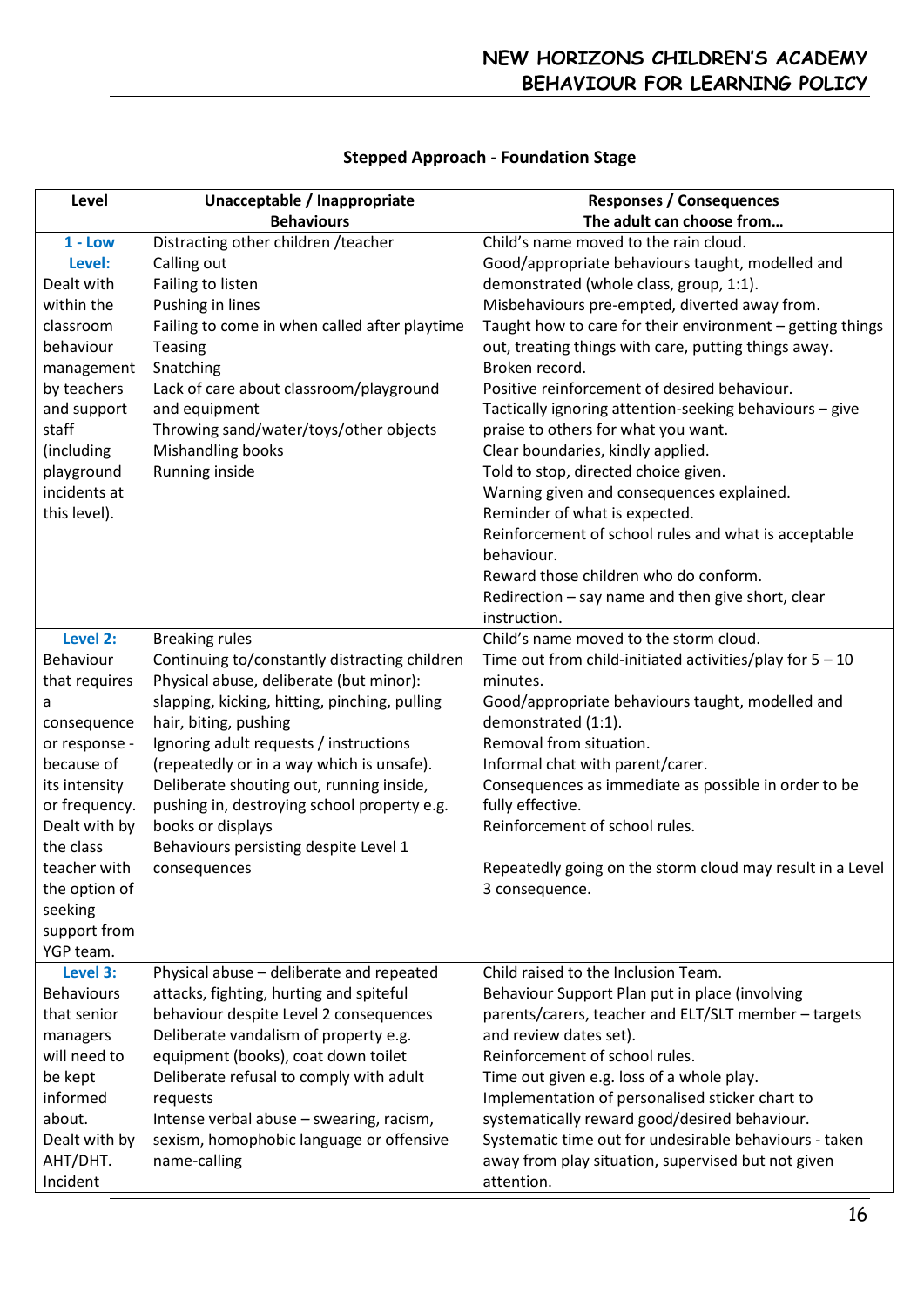# **NEW HORIZONS CHILDREN'S ACADEMY BEHAVIOUR FOR LEARNING POLICY**

| form<br>completed<br>and passed<br>to AHT.                                                                                                                                                                                                                                |                                                                                                                                                                                                                                                                                                                                                                                                                                                                                                                                                                                                                                                                                                                                                                                                                                                                                                                                                        | Member of SLT informed if no improvement over time.<br>Parent/carer informed through more formal discussion.                                                                                                                                                                                                                                                                                                  |
|---------------------------------------------------------------------------------------------------------------------------------------------------------------------------------------------------------------------------------------------------------------------------|--------------------------------------------------------------------------------------------------------------------------------------------------------------------------------------------------------------------------------------------------------------------------------------------------------------------------------------------------------------------------------------------------------------------------------------------------------------------------------------------------------------------------------------------------------------------------------------------------------------------------------------------------------------------------------------------------------------------------------------------------------------------------------------------------------------------------------------------------------------------------------------------------------------------------------------------------------|---------------------------------------------------------------------------------------------------------------------------------------------------------------------------------------------------------------------------------------------------------------------------------------------------------------------------------------------------------------------------------------------------------------|
| Level 4:<br><b>Behaviours</b><br>that require<br>immediate<br>removal<br>from class,<br>senior<br>management<br>involvement<br>and formal<br>follow up.<br>Incident<br>form<br>completed<br>and passed<br>to AHT.<br>Dealt with by<br>AHT/DHT or<br>when<br>required, HT. | Intense physical abuse - repeated attacks,<br>fighting, hurting & particularly spiteful<br>behaviour despite Level 3 consequences<br>Intense verbal abuse - swearing, racism,<br>sexism and offensive name-calling<br>Rage outbursts - maybe involving injuring<br>another child or adult, throwing or breaking<br>furniture or large toys<br>Dangerous behaviour (to self and others)<br>e.g.- climbing fence/gate, running out of<br>designated area, hurting another child<br>resulting in puncturing the skin<br>Threats towards other children, taking into<br>account the age of the child and the context<br>of the situation<br>Threats or malicious comments to/about<br>pupils on social media that are negatively<br>impacting school life<br>Serious behaviour away from school that<br>falls under the remit of the behaviour policy<br>Threats against staff (including those on<br>social media)<br>Malicious allegations against staff | Behaviour Support Plan put in place (involving<br>parents/carers, teacher and ELT/SLT member - targets<br>and review dates set).<br>Child taken to a place of safety by adult (or other children<br>removed from classroom) until child has calmed down.<br>Reinforcement of school rules.<br>Time out with a member of SLT.<br>Parent/carer informed immediately - formal meeting to<br>discuss way forward. |
| <b>Level 5:</b><br><b>Behaviours</b><br>that require<br>immediate<br>involvement<br>from the HT.                                                                                                                                                                          | Verbal or physical attack on another pupil<br>leading to injury<br>Physical attack on an adult<br>Extreme physical bullying<br>Extreme vandalism<br>Bringing a weapon into school<br>Leaving site without permission (away from<br>immediate boundaries)<br>Racist, homophobic, sexual misconduct or<br>use of other derogatory language<br>Bringing drugs or other illegal substances<br>into school<br>One off serious breach or persistent<br>breaches of the school's behaviour policy<br>Serious behaviour away from school that<br>falls under the remit of the behaviour policy<br>Threats against staff (including those on<br>social media)<br>Malicious allegations against staff                                                                                                                                                                                                                                                            | Fixed Term Exclusion.<br>Permanent Exclusion.<br>This list is not exhaustive or limited to.<br>When deciding to issue a Fixed Term Exclusion or<br>Permanent Exclusion, the Headteacher follows the DfE<br>statutory guidance.                                                                                                                                                                                |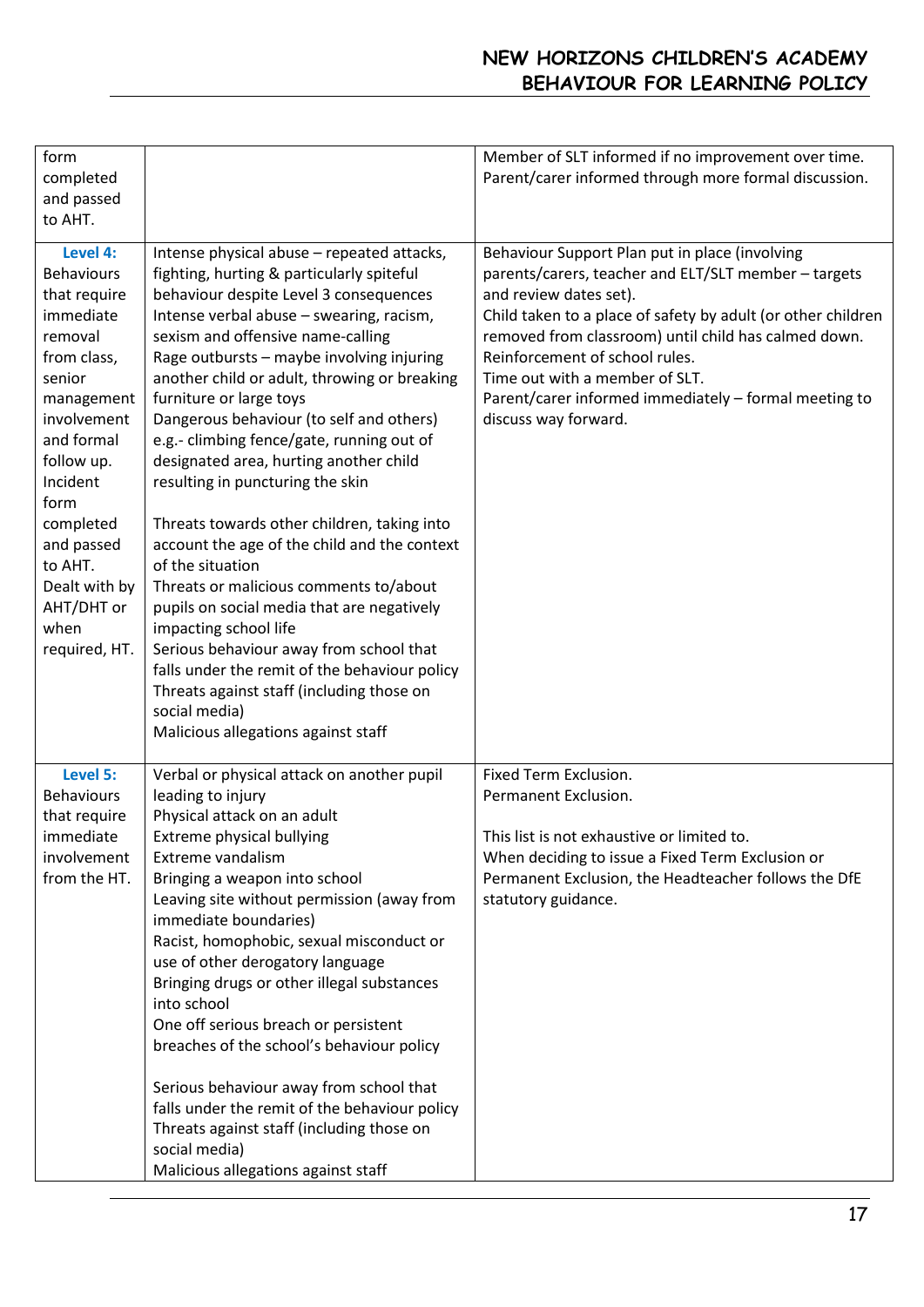# **Stepped approach - Key Stage 1**

| Level             | Unacceptable / Inappropriate                           | <b>Responses / Consequences</b>                       |
|-------------------|--------------------------------------------------------|-------------------------------------------------------|
|                   | <b>Behaviours</b>                                      | The adult can choose from                             |
| $1 - Low$         | Calling out                                            | Child's name moved to the rain cloud.                 |
| Level:            | Talking over the teacher                               | Behaviours tactically ignored.                        |
| Dealt with        | Disruption while children are working                  | Reminder given to the child.                          |
| within the        | Attention-seeking/ "winding up" other children         | Warning given and consequences explained.             |
| classroom         | Making inappropriate noises                            | Good/appropriate behaviours taught, modelled          |
| behaviour         | Tale-telling                                           | and demonstrated (whole class, group, 1:1).           |
| management        | Running in the classroom                               | Positive reinforcement of desired behaviours.         |
| by teachers       | Not settling for register/story/carpet                 | Reinforcement of school rules.                        |
| and support       |                                                        | Broken record.                                        |
| staff             |                                                        | Strategy used: eye contact, name, gesture, 'thank     |
| (including        |                                                        | you'.                                                 |
| playground        |                                                        | Language used: name, redirecting back to task,        |
| incidents at      |                                                        | 'thank you'.                                          |
| this level).      |                                                        | Language used: name, rule reminder,                   |
|                   |                                                        | whenthen, choice, warning.                            |
|                   |                                                        | Child removed from main group -                       |
|                   |                                                        | immature/inappropriate behaviours pointed out         |
|                   |                                                        | and desired behaviours demonstrated/modelled.         |
|                   |                                                        | Child seated away from the group (time out).          |
| Level 2:          | Consistent/repetition of Level 1 behaviour despite     | Child's name moved to storm cloud.                    |
| Behaviour         | Level 1 consequence                                    | Systematically rewarding using house points           |
| that requires     | Physical abuse - deliberate (but minor) pushing/       | system.                                               |
| a                 | pulling hair, etc.                                     | Reinforcement of school rules.                        |
| consequence       | Repeatedly ignoring adult requests/instructions,       | Removal from situation, time out/loss of              |
| or response -     | arguing back, lying, defiance                          | privilege.                                            |
| because of        | Deliberate shouting out, running about, pushing in,    | 1:1 adult talking through why the behaviour is        |
| its intensity     | etc.                                                   | unacceptable & modelling/role play appropriate        |
| or frequency.     | Breaking school rules                                  | behaviour, maybe at break time.                       |
| Dealt with by     |                                                        | Class teacher - informal chat with parent/carer       |
| the class         |                                                        |                                                       |
| teacher with      |                                                        | the same day.                                         |
|                   |                                                        | Time out from part of playtime at Reflection<br>Zone. |
| the option of     |                                                        |                                                       |
| seeking           |                                                        |                                                       |
| support from      |                                                        | Repeatedly being moved to the storm clouds in a       |
| YGP team.         |                                                        | session/day or week could lead to Level 3             |
|                   |                                                        | consequence.                                          |
| Level 3:          | Continuation of above behaviour following Level 2      | Child raised to the Inclusion Team.                   |
| <b>Behaviours</b> | consequences                                           | Behaviour Support Plan put in place (involving        |
| that senior       | Intense physical abuse/aggressive/violent              | parents/carers, teacher and ELT/SLT member -          |
| managers          | playground behaviour - repeated attacks, fighting      | targets and review dates set).                        |
| will need to      | and hurting                                            | Resources removed.                                    |
| be kept           | Deliberate vandalism of property or misuse of          | Reinforcement of school rules.                        |
| informed          | resources such as scissors, sharp pencils, rulers etc. | Time out e.g. sitting in a reserved seat/area of      |
| about.            | Deliberate refusal to comply with adult requests.      | the classroom (with work and an adult if unable       |
| Dealt with by     | Verbal abuse - to a teacher or pupil                   | to work independently) or sent to partner class       |
| AHT/DHT           | Deliberate swearing, racism, sexism, homophobic        | for 5 - 10 minutes.                                   |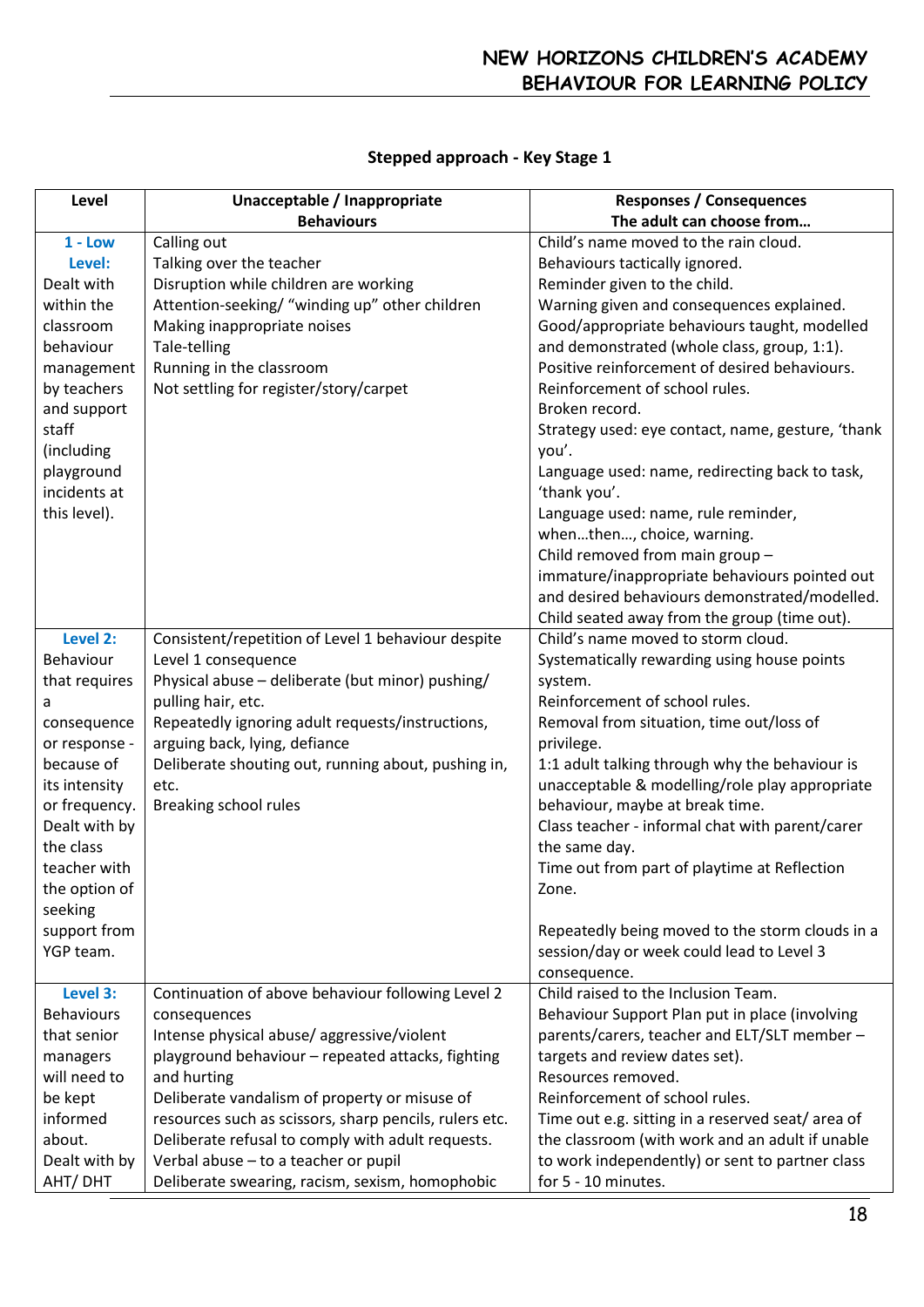# **NEW HORIZONS CHILDREN'S ACADEMY BEHAVIOUR FOR LEARNING POLICY**

| Incident          | language and offensive name-calling or other           | Implementation of systematic reward &                |
|-------------------|--------------------------------------------------------|------------------------------------------------------|
| form              | bullying                                               | consequences programme.                              |
| completed         |                                                        | Loss of treat/privilege.                             |
|                   |                                                        |                                                      |
| and passed        |                                                        | Loss of playground freedom for 5/10/15 minutes       |
| to AHT.           |                                                        | at Reflection Zone completing reflection form.       |
|                   |                                                        | Inform parent/carer by letter/more formal            |
|                   |                                                        | discussion with parent/carer, with YGL, AHT, DHT     |
|                   |                                                        | where appropriate.                                   |
| Level 4:          | Persistent aggressive outbursts and/or fighting -      | Behaviour Support Plan put in place (involving       |
| <b>Behaviours</b> | maybe involving injuring another child or adult        | parents/carers, teacher and ELT/SLT member -         |
| that require      | Throwing or breaking furniture or large equipment      | targets and review dates set).                       |
| immediate         | Dangerous behaviour (to self and others) where the     | Child taken to a place of safety by adult (or other  |
| removal           | skin has been punctured                                | children removed from classroom) until child has     |
| from class,       | Extreme / repeated / deliberately offensive verbal     | calmed down.                                         |
| senior            | abuse, harassment or bullying                          | Reinforcement of school rules.                       |
| management        | A second, or subsequent racist incident                | Time out with a member of SLT (internal              |
| involvement       | <b>Stealing</b>                                        | exclusion).                                          |
| and formal        | Running out of school/ leaving the school site         | Parent/carer informed immediately - formal           |
| follow up.        |                                                        | meeting to discuss way forward with class            |
|                   | Threats towards other children, taking into account    | teacher and member of SLT.                           |
| Dealt with by     | the age of the child and the context of the situation  | Referral to Educational Psychologist.                |
| AHT/DHT or        | Threats or malicious comments to/about pupils on       | Possible internal exclusion at another school or     |
| when              | social media that are negatively impacting school life | fixed term exclusion e.g. if unprovoked attack       |
| required, HT.     | Serious behaviour away from school that falls under    | leading to an injury (child or adult), exceptionally |
|                   | the remit of the behaviour policy                      | violent or aggressive behaviour.                     |
|                   | Threats against staff (including those on social       |                                                      |
|                   | media)                                                 |                                                      |
|                   | Malicious allegations against staff                    |                                                      |
|                   |                                                        |                                                      |
| Level 5:          | Verbal or physical attack on another pupil leading to  | Fixed Term Exclusion.                                |
| <b>Behaviours</b> | injury                                                 | Permanent Exclusion.                                 |
| that require      | Physical attack on an adult                            |                                                      |
| immediate         | Extreme physical bullying                              | This list is not exhaustive or limited to.           |
| involvement       | Extreme vandalism                                      | When deciding to issue a Fixed Term or               |
| from the HT.      | Bringing a weapon into school                          | Permanent Exclusion, the Headteacher follows         |
|                   | Leaving site without permission (away from             | the DfE statutory guidance.                          |
|                   | immediate boundaries)                                  |                                                      |
|                   |                                                        |                                                      |
|                   | Racist, homophobic, transphobic sexual misconduct      |                                                      |
|                   | or use of other derogatory language                    |                                                      |
|                   | Bringing drugs or other illegal substances into school |                                                      |
|                   | One off serious breach or persistent breaches of the   |                                                      |
|                   | school's behaviour policy                              |                                                      |
|                   |                                                        |                                                      |
|                   | Serious behaviour away from school that falls under    |                                                      |
|                   | the remit of the behaviour policy                      |                                                      |
|                   | Threats against staff (including those on social       |                                                      |
|                   | media)                                                 |                                                      |
|                   | Malicious allegations against staff                    |                                                      |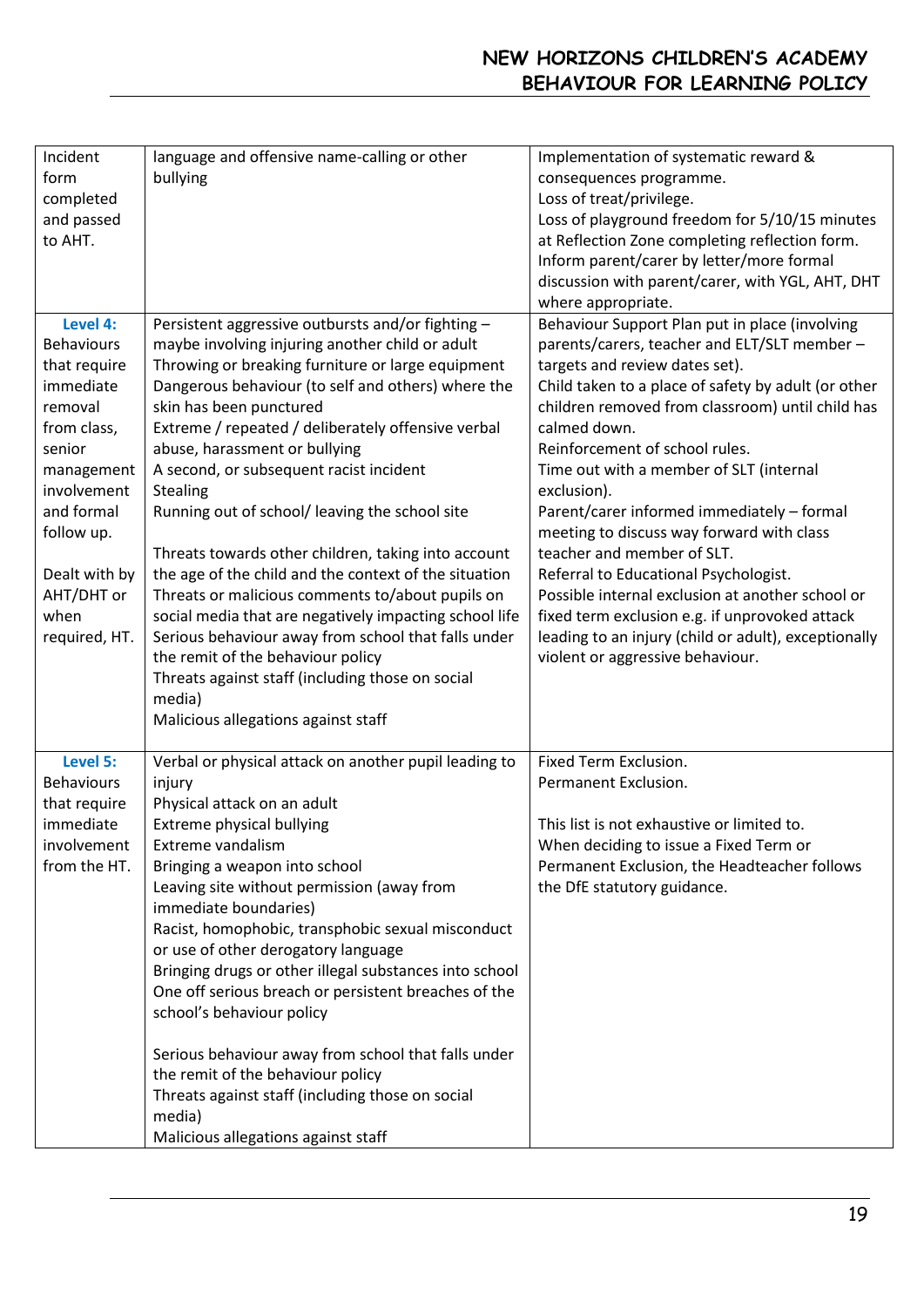# **Stepped approach- Key Stage 2**

# *N.B. – Y3 is a transition year so staff can use a combination of KS1 and appropriate elements of the KS2 approach.*

| Level                                                                                                                                                                                                                             | Unacceptable / Inappropriate                                                                                                                                                                                                                                                                                                                                                                                                                                                              | <b>Responses / Consequences</b>                                                                                                                                                                                                                                                                                                                                                                                                                                                                                                                                                                                                                                                |
|-----------------------------------------------------------------------------------------------------------------------------------------------------------------------------------------------------------------------------------|-------------------------------------------------------------------------------------------------------------------------------------------------------------------------------------------------------------------------------------------------------------------------------------------------------------------------------------------------------------------------------------------------------------------------------------------------------------------------------------------|--------------------------------------------------------------------------------------------------------------------------------------------------------------------------------------------------------------------------------------------------------------------------------------------------------------------------------------------------------------------------------------------------------------------------------------------------------------------------------------------------------------------------------------------------------------------------------------------------------------------------------------------------------------------------------|
| $1 - Low$<br>Level:<br>Dealt with<br>within the<br>classroom<br>behaviour<br>management<br>by teachers<br>and support<br>staff<br>(including<br>playground<br>incidents at<br>this level)                                         | <b>Behaviours</b><br>Squabbles / minor disruption<br>Calling out / not putting hand up, answering back<br>Talking instead of listening<br>Off task behaviours resulting in loss of learning time<br>Distracting, disturbing others / teasing/shrugging<br>Eating in class<br>Inappropriate behaviour involving equipment/minor<br>damage to equipment<br>Failing to settle to learning<br>Deliberate lateness especially after play                                                       | The adult can choose from<br>Name moved to the rain cloud.<br>Positive reinforcement of desired behaviours /<br>catch being good - praise, approval, etc.<br>Reinforcement of school rules.<br>Broken record.<br>Tactically ignoring & praise to good children.<br>Strategy used: eye contact, name,<br>gesture/look, turn into joke, reasoning, move<br>place.<br>Redirection, re-focusing on the task- firm basic<br>repeating of expectations of the child 'thank<br>you'.<br>Firm reminder - boundaries - warnings.<br>Consequences/choices- simple language used-<br>no negotiations.<br>Consult/discuss problem with whole class.<br>Confiscate items - send items home. |
| Level 2:<br>Behaviour<br>that requires<br>a<br>consequence<br>or response -<br>because of<br>its intensity<br>or frequency<br>Dealt with by<br>the class<br>teacher with<br>the option of<br>seeking<br>support from<br>YGP team. | Continuation of level 1 despite consequence<br>Rudeness to adults/children<br>Continual low level disruption<br>Telling lies / blaming others<br>Refusal to follow instructions<br>Refusal to take responsibility                                                                                                                                                                                                                                                                         | Child's name moved to storm cloud.<br>Reinforcement of school rules.<br>Lost time made up for at break/lunch.<br>Child removed from situation, working on<br>own, working out of room.<br>Time out in the class or in 'partner' class.<br>Initial contact with 1:1 adult reasoning &<br>planning tactics.<br>Class teacher has informal chat with<br>parent/carer.                                                                                                                                                                                                                                                                                                             |
| Level 3:<br><b>Behaviours</b><br>that senior<br>managers<br>will need to<br>be kept<br>informed<br>about.<br>Dealt with by<br>AHT/DHT.<br>Incident                                                                                | Continuation of level 2 despite consequences<br>Provoked retaliatory behaviour<br>Physical abuse/aggressive playground behaviour-<br>punching/ fighting/ kicking/ hurting/ storming off/<br>threatening behaviour/ stampeding/ spitting on<br>others<br>Deliberate vandalism / misuse of equipment or<br>property e.g. toilets, or misuse of resources such as<br>scissors<br>Deliberate and repeated refusal to comply with adult<br>requests, open rudeness, refusal to come into class | Child raised to the Inclusion Team.<br>Behaviour Support Plan put in place (involving<br>parents/carers, teacher and ELT/SLT member<br>- targets and review dates set).<br>Resources removed.<br>Reinforcement of school rules.<br>Longer time out in partner class.<br>Work out resolution with the child, e.g. letter<br>of apology, clearing up of mess.<br>Loss of playtimes/ lunchtimes.<br>Implementation of systematic reward &                                                                                                                                                                                                                                         |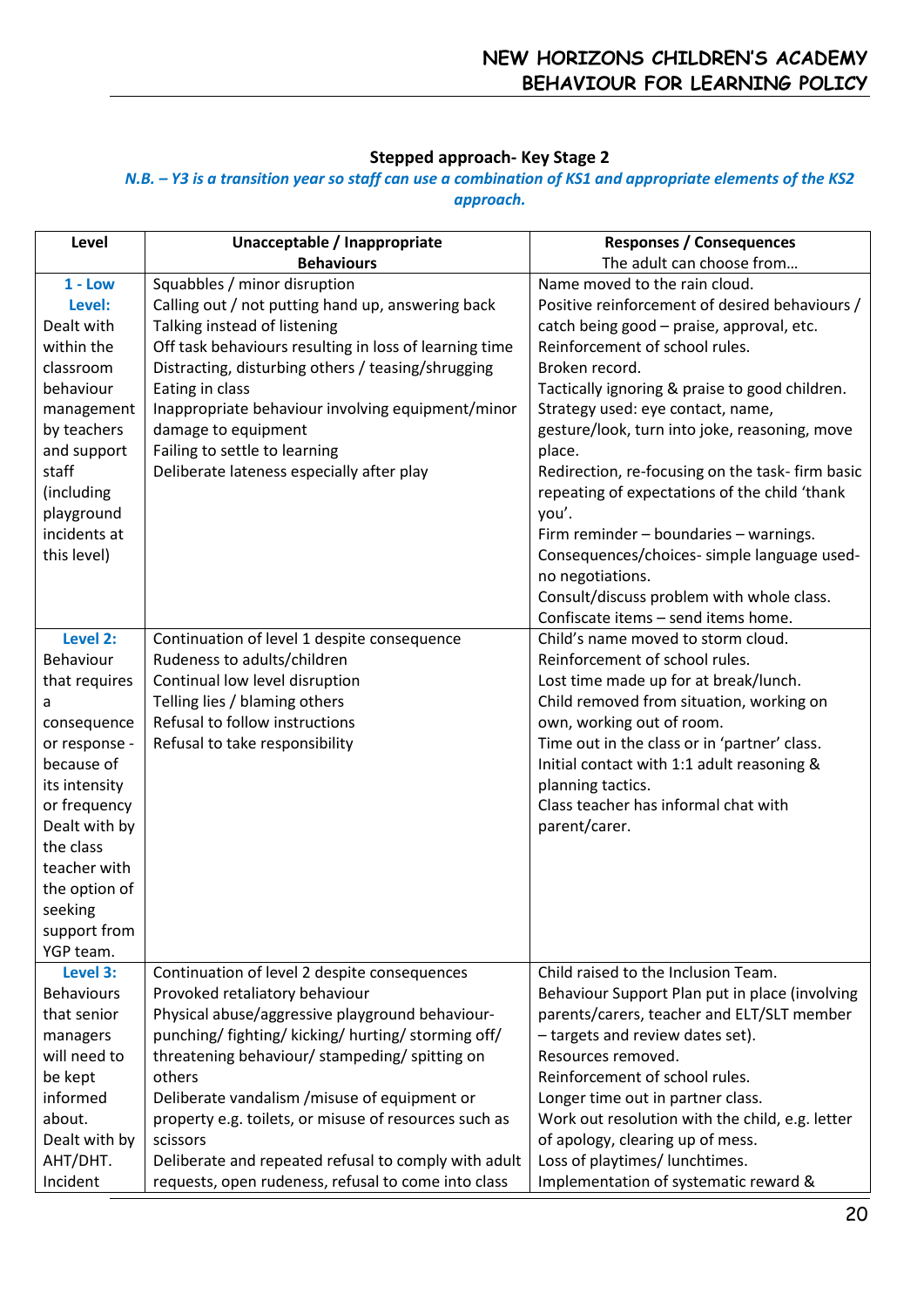# **NEW HORIZONS CHILDREN'S ACADEMY BEHAVIOUR FOR LEARNING POLICY**

| form<br>completed<br>and passed<br>to AHT.                                                                                                                                                                      | Verbal abuse - deliberate swearing, racism, sexism,<br>homophobic language and offensive name-calling or<br>other bullying or harassment<br>Theft                                                                                                                                                                                                                                                                                                                                                                                                                                                                                                                                                                                                                                                                                                                                                                                                         | consequences programme.<br>Loss of treat/privilege.<br>Loss of playground freedom for 5/10/15<br>minutes at Reflection Zone completing<br>reflection form.<br>Inform parent/carer by letter/more formal<br>discussion with parent/carer, with YGL, AHT,<br>DHT where appropriate                                                                                                                                                                                                                                                                                                                                                                                                                                         |
|-----------------------------------------------------------------------------------------------------------------------------------------------------------------------------------------------------------------|-----------------------------------------------------------------------------------------------------------------------------------------------------------------------------------------------------------------------------------------------------------------------------------------------------------------------------------------------------------------------------------------------------------------------------------------------------------------------------------------------------------------------------------------------------------------------------------------------------------------------------------------------------------------------------------------------------------------------------------------------------------------------------------------------------------------------------------------------------------------------------------------------------------------------------------------------------------|--------------------------------------------------------------------------------------------------------------------------------------------------------------------------------------------------------------------------------------------------------------------------------------------------------------------------------------------------------------------------------------------------------------------------------------------------------------------------------------------------------------------------------------------------------------------------------------------------------------------------------------------------------------------------------------------------------------------------|
| Level 4:<br><b>Behaviours</b><br>that require<br>immediate<br>removal<br>from class,<br>senior<br>management<br>involvement<br>and formal<br>follow up.<br>Dealt with by<br>AHT/DHT or<br>when<br>required, HT. | Unmanageable behaviour / severe and constant<br>disruption / complete defiance<br>Physical assault - aggressive outbursts and/or<br>fighting - maybe involving injuring another child or<br>adult, throwing or breaking furniture or large<br>equipment, vandalism<br>A second, or subsequent, racist incident<br>Leaving the premises without permission<br>Dangerous behaviour (to self and others).<br>Major / significant theft<br>Extreme / repeated / deliberately offensive verbal<br>abuse, harassment or bullying<br>Threats towards other children, taking into account<br>the age of the child and the context of the situation<br>Threats or malicious comments to/about pupils on<br>social media that are negatively impacting school life<br>Serious behaviour away from school that falls under<br>the remit of the behaviour policy<br>Threats against staff (including those on social<br>media)<br>Malicious allegations against staff | Behaviour Support Plan put in place (involving<br>parents/carers, teacher and ELT/SLT member<br>- targets and review dates set).<br>Child taken to a place of safety by adult (or<br>other children removed from classroom) until<br>child has calmed down.<br>Time out with a member of SLT - who will<br>monitor & may give warning of exclusion.<br>Parent/carer informed immediately - formal<br>meeting to discuss way forward with class<br>teacher and member of SLT.<br>Referral to Educational Psychologist.<br>Internal Exclusion at another school.<br>Possible fixed term exclusion e.g. if<br>unprovoked attack leading to an injury (child<br>or adult), exceptionally violent or aggressive<br>behaviour. |
| Level 5:<br><b>Behaviours</b><br>that require<br>immediate<br>involvement<br>from the HT.                                                                                                                       | Verbal or physical attack on another pupil leading to<br>injury<br>Physical attack on an adult<br>Extreme physical bullying<br>Extreme vandalism<br>Bringing a weapon into school<br>Leaving site without permission (away from<br>immediate boundaries)<br>Racist, homophobic, transphobic sexual misconduct<br>or use of other derogatory language<br>Bringing drugs or other illegal substances into school<br>One off serious breach or persistent breaches of the<br>school's behaviour policy<br>Serious behaviour away from school that falls under<br>the remit of the behaviour policy<br>Threats against staff (including those on social<br>media)<br>Malicious allegations against staff                                                                                                                                                                                                                                                      | Fixed Term Exclusion.<br>Permanent Exclusion.<br>This list is not exhaustive or limited to.<br>When deciding to issue a Fixed Term or<br>Permanent Exclusion, the Headteacher follows<br>the DfE statutory guidance.                                                                                                                                                                                                                                                                                                                                                                                                                                                                                                     |